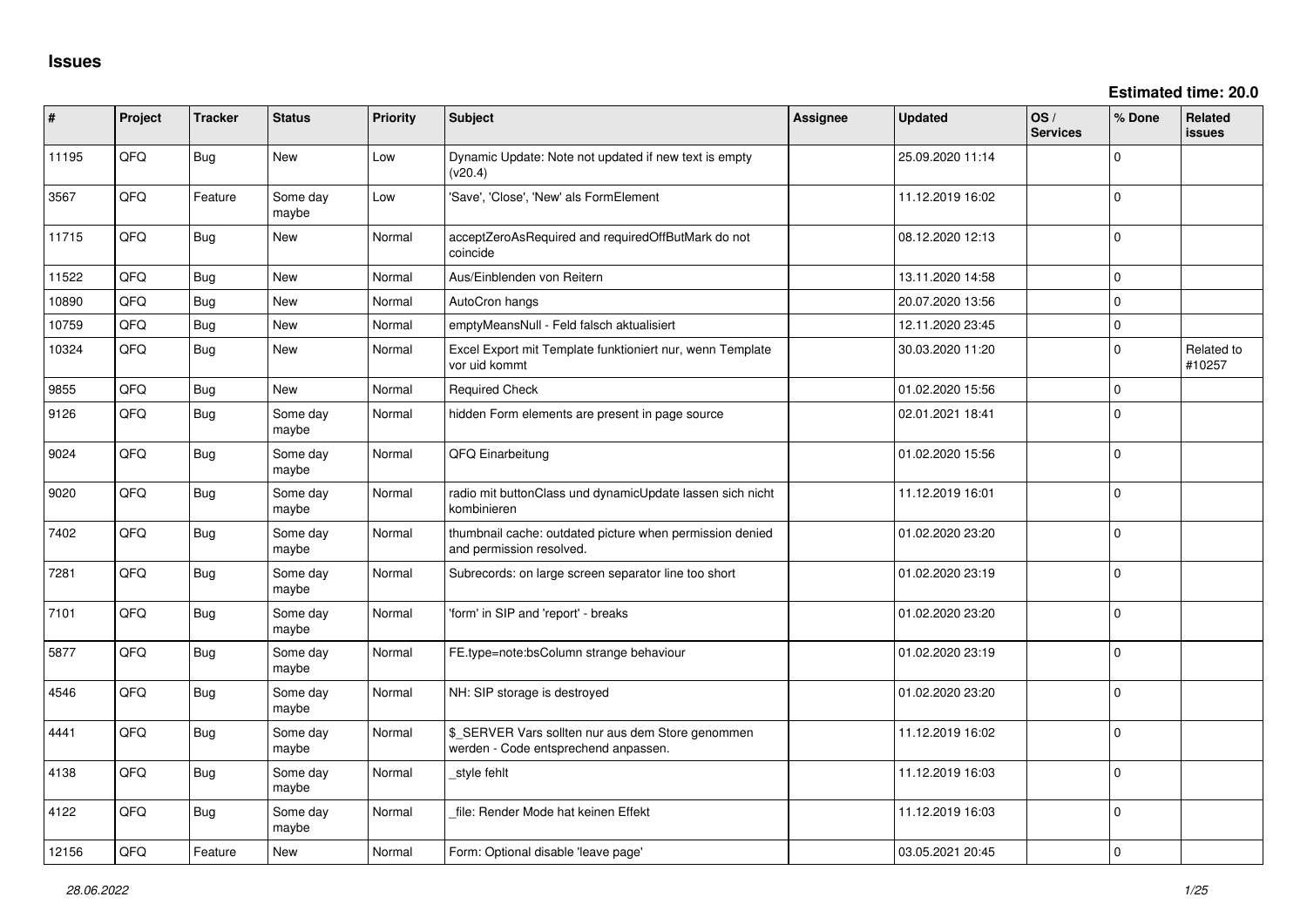| #     | Project | <b>Tracker</b> | <b>Status</b>     | <b>Priority</b> | <b>Subject</b>                                                     | <b>Assignee</b> | <b>Updated</b>   | OS/<br><b>Services</b> | % Done      | <b>Related</b><br><b>issues</b> |
|-------|---------|----------------|-------------------|-----------------|--------------------------------------------------------------------|-----------------|------------------|------------------------|-------------|---------------------------------|
| 12135 | QFQ     | Feature        | <b>New</b>        | Normal          | Subrecord: Notiz                                                   |                 | 24.04.2021 16:58 |                        | $\Omega$    |                                 |
| 12039 | QFQ     | Feature        | <b>New</b>        | Normal          | Missing htmlSpecialChar() in pre processing on form submit         |                 | 18.02.2021 00:09 |                        | $\Omega$    | Related to<br>#14320            |
| 12038 | QFQ     | Feature        | <b>New</b>        | Normal          | a) STORE_VAR: filenameOnlyStripUniq, b) SP:<br>QSTRIPUNIQ()        |                 | 17.02.2021 23:55 |                        | $\Omega$    |                                 |
| 11716 | QFQ     | Feature        | <b>New</b>        | Normal          | Form an beliebiger Stelle im Report anzeigen                       |                 | 09.12.2020 09:47 |                        | $\mathbf 0$ |                                 |
| 11535 | QFQ     | Feature        | <b>New</b>        | Normal          | Ability to create SQL columns in frontend QFQ forms                |                 | 17.11.2020 12:11 |                        | $\Omega$    |                                 |
| 11534 | QFQ     | Feature        | New               | Normal          | Report: Action on selected rows - Table batchprocessing<br>feature |                 | 18.11.2020 08:15 |                        | $\Omega$    |                                 |
| 10874 | QFQ     | Feature        | <b>New</b>        | Normal          | Erstellen eines Foreign Keys in der Tabelle "FormElement"          |                 | 13.07.2020 10:11 |                        | $\mathbf 0$ |                                 |
| 10763 | QFQ     | Feature        | <b>New</b>        | Normal          | form accessed and submitted despite logout?                        |                 | 16.06.2020 11:43 |                        | $\Omega$    |                                 |
| 10738 | QFQ     | Feature        | Some day<br>maybe | Normal          | CORS headers for external API requests                             |                 | 10.06.2020 14:00 |                        | $\Omega$    |                                 |
| 10384 | QFQ     | Feature        | <b>New</b>        | Normal          | Parameter Exchange QFQ Instances                                   |                 | 07.05.2020 09:38 |                        | $\Omega$    |                                 |
| 10345 | QFQ     | Feature        | <b>New</b>        | Normal          | Templates - Patterns QFQ Style                                     |                 | 03.05.2021 21:01 |                        | $\Omega$    | Related to<br>#10713            |
| 9853  | QFQ     | Feature        | <b>New</b>        | Normal          | Check das SQL / QFQ / Mail Logfile geschrieben wird                |                 | 09.01.2020 11:15 |                        | $\mathbf 0$ |                                 |
| 8056  | QFQ     | Feature        | Some day<br>maybe | Normal          | Termin Organisation (Reservation)                                  |                 | 01.02.2020 23:19 |                        | $\Omega$    | Related to<br>#8658             |
| 7921  | QFQ     | Feature        | Some day<br>maybe | Normal          | Rest API Export: URL kuerzer machen                                |                 | 01.02.2020 23:19 |                        | $\mathbf 0$ |                                 |
| 7278  | QFQ     | Feature        | Some day<br>maybe | Normal          | Form: Wert vordefinieren der immer gesetzt wird                    |                 | 02.05.2021 09:27 |                        | $\Omega$    |                                 |
| 7229  | QFQ     | Feature        | Some day<br>maybe | Normal          | New FormElement.type: Button                                       |                 | 01.02.2021 12:32 |                        | $\Omega$    |                                 |
| 7108  | QFQ     | Feature        | Some day<br>maybe | Normal          | QFQ Wrap Elements                                                  |                 | 11.12.2019 16:01 |                        | $\mathbf 0$ |                                 |
| 7106  | QFQ     | Feature        | Some day<br>maybe | Normal          | Beispiel Nummerierung von Rows in Report                           |                 | 11.12.2019 16:01 |                        | $\Omega$    |                                 |
| 7105  | QFQ     | Feature        | Some day<br>maybe | Normal          | Beispiel wie man in einer zweiten Tabelle speichert.               |                 | 11.12.2019 16:01 |                        | $\Omega$    |                                 |
| 7104  | QFQ     | Feature        | Some day<br>maybe | Normal          | Manual: hint about escaping if '\r' appears in mail body           |                 | 11.12.2019 16:01 |                        | $\Omega$    |                                 |
| 7100  | QFQ     | Feature        | Some day<br>maybe | Normal          | Download: log access, max downloads, time limit                    |                 | 01.02.2020 23:19 |                        | $\mathbf 0$ |                                 |
| 6992  | QFQ     | Feature        | Some day<br>maybe | Normal          | DB exception: Syntax Highlight                                     |                 | 11.12.2019 16:01 |                        | $\Omega$    | Related to<br>#5450             |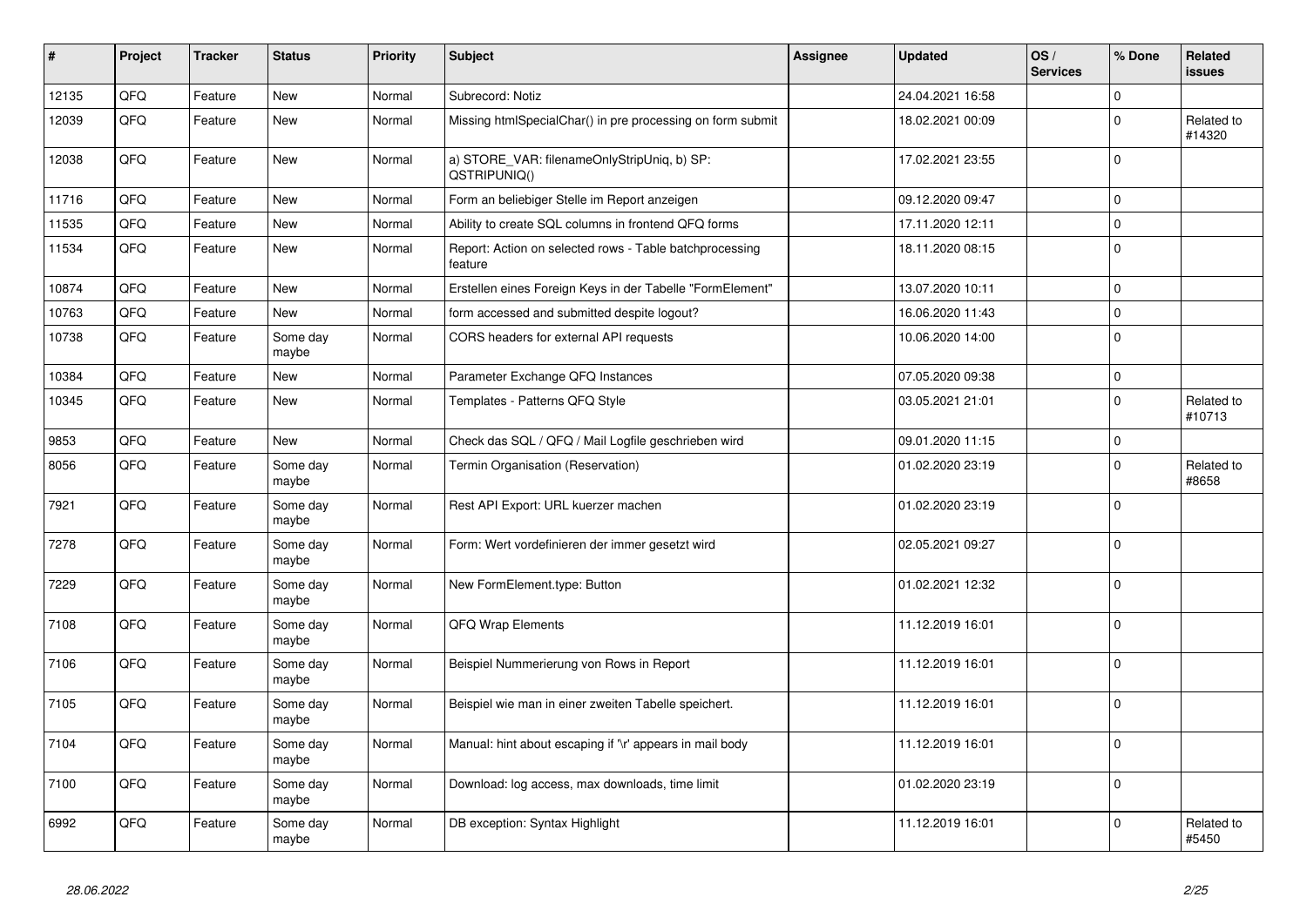| $\vert$ # | Project | <b>Tracker</b> | <b>Status</b>     | Priority | <b>Subject</b>                                                                    | Assignee | <b>Updated</b>   | OS/<br><b>Services</b> | % Done      | Related<br><b>issues</b> |
|-----------|---------|----------------|-------------------|----------|-----------------------------------------------------------------------------------|----------|------------------|------------------------|-------------|--------------------------|
| 6704      | QFQ     | Feature        | Some day<br>maybe | Normal   | Upload Mode: Bilder in Notizen rechts sollen aktuellen<br>Upload repräsentieren.  |          | 01.02.2020 23:19 |                        | $\Omega$    | Related to<br>#3264      |
| 6515      | QFQ     | Feature        | Some day<br>maybe | Normal   | Formular: Felder dynamisch ein/ausblenden                                         |          | 11.12.2019 16:02 |                        | $\Omega$    |                          |
| 6299      | QFQ     | Feature        | Some day<br>maybe | Normal   | Attack detection: log table with invalid SIP access                               |          | 11.12.2019 16:02 |                        | $\Omega$    | Related to<br>#3947      |
| 6288      | QFQ     | Feature        | Some day<br>maybe | Normal   | Best Practice: Erklaeren wie man ein Formular ganz in<br>'weiss' erstellen kann   |          | 11.12.2019 16:02 |                        | $\Omega$    |                          |
| 6084      | QFQ     | Feature        | Some day<br>maybe | Normal   | New escape type: 'D' - convert date                                               |          | 01.02.2020 23:19 |                        | $\mathbf 0$ |                          |
| 6083      | QFQ     | Feature        | Some day<br>maybe | Normal   | Dynamic Update: Value Check via SQL                                               |          | 11.12.2019 16:02 |                        | $\Omega$    |                          |
| 5923      | QFQ     | Feature        | Some day<br>maybe | Normal   | fillStoreSystemBySqlLate                                                          |          | 01.02.2020 23:19 |                        | $\Omega$    |                          |
| 5895      | QFQ     | Feature        | Some day<br>maybe | Normal   | Tutorial: List of all QFQ Features                                                |          | 01.02.2020 23:19 |                        | $\Omega$    |                          |
| 5893      | QFQ     | Feature        | Some day<br>maybe | Normal   | Edit on double-click                                                              |          | 01.02.2020 23:19 |                        | $\Omega$    | Related to<br>#5894      |
| 5892      | QFQ     | Feature        | Some day<br>maybe | Normal   | QFQ should use T3 API to manipulate FE GROUP<br>membership                        |          | 01.02.2020 23:20 |                        | $\Omega$    |                          |
| 5851      | QFQ     | Feature        | Some day<br>maybe | Normal   | Queue System implementieren: MQTT, RabbitMQ                                       |          | 01.02.2020 23:20 |                        | $\mathbf 0$ | Related to<br>#5715      |
| 5850      | QFQ     | Feature        | Some day<br>maybe | Normal   | Deployment: In QFQ Doc best practice fuer zeitgemaesses<br>Deployment beschreiben |          | 01.02.2020 23:20 |                        | $\mathbf 0$ |                          |
| 5805      | QFQ     | Feature        | Some day<br>maybe | Normal   | TypeAHead SQL value instead of key stored                                         |          | 01.02.2020 23:19 |                        | $\Omega$    | Related to<br>#5444      |
| 5783      | QFQ     | Feature        | Some day<br>maybe | Normal   | <b>BPMN View/Edit</b>                                                             |          | 11.12.2019 16:02 |                        | $\mathbf 0$ |                          |
| 5455      | QFQ     | Feature        | Some day<br>maybe | Normal   | Mail Redirects grld abhaengig                                                     |          | 01.02.2020 23:20 |                        | $\Omega$    |                          |
| 5452      | QFQ     | Feature        | Some day<br>maybe | Normal   | Thumbnails from PDF: bad quality                                                  |          | 01.02.2020 23:20 |                        | $\Omega$    |                          |
| 5342      | QFQ     | Feature        | Some day<br>maybe | Normal   | link - with HTML Attributes                                                       |          | 01.02.2020 23:20 |                        | $\Omega$    | Related to<br>#14077     |
| 5160      | QFQ     | Feature        | Some day<br>maybe | Normal   | QFQ collaborative / together.js, ShareJS, y-js, collaborative,                    |          | 11.12.2019 16:02 |                        | $\Omega$    |                          |
| 5129      | QFQ     | Feature        | Some day<br>maybe | Normal   | Reports: SQL fuer x Achse und y Achse                                             |          | 11.12.2019 16:02 |                        | $\Omega$    |                          |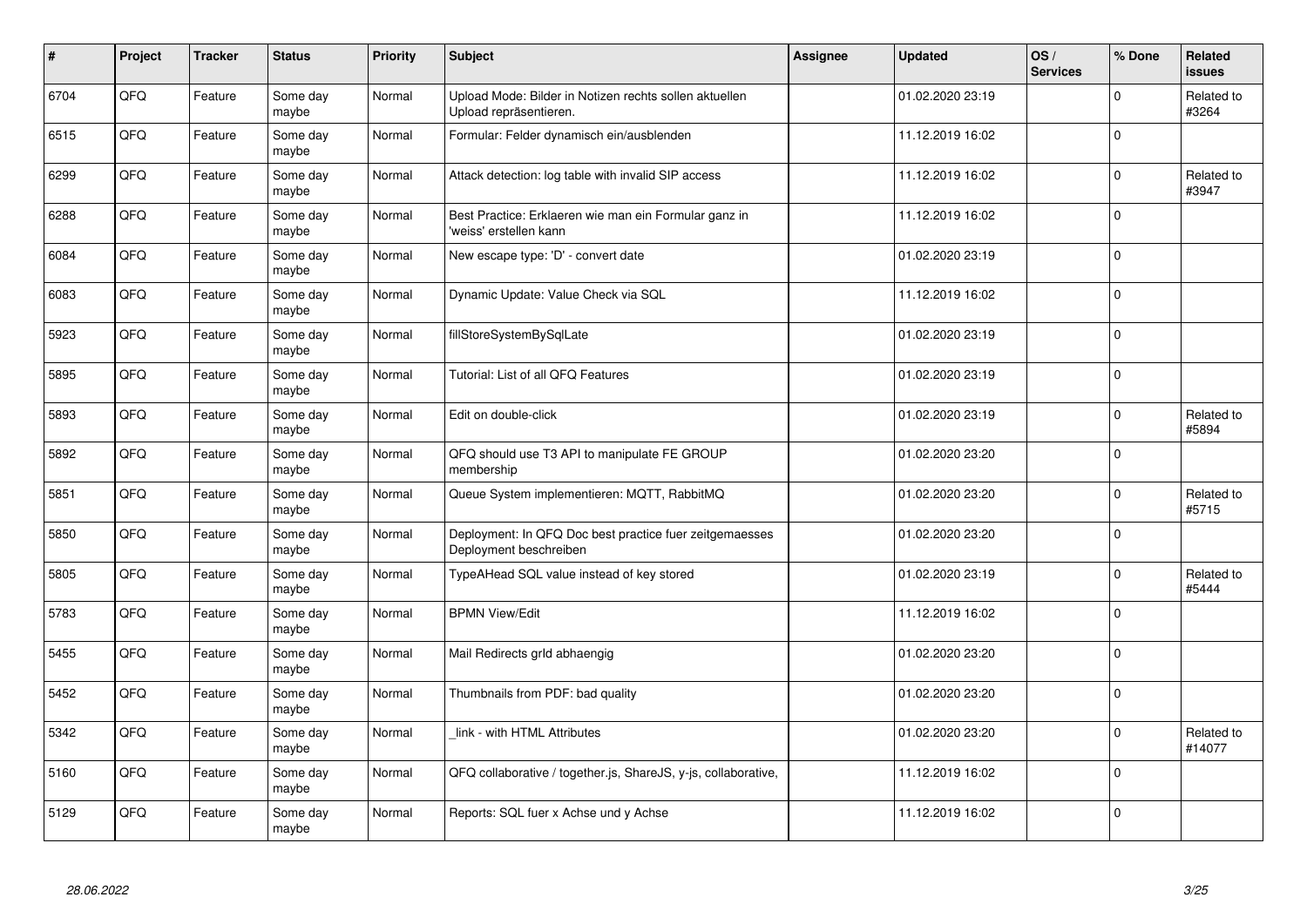| ∦    | Project | <b>Tracker</b> | <b>Status</b>     | <b>Priority</b> | <b>Subject</b>                                                                                                                                                | <b>Assignee</b> | <b>Updated</b>   | OS/<br><b>Services</b> | % Done       | Related<br>issues                           |
|------|---------|----------------|-------------------|-----------------|---------------------------------------------------------------------------------------------------------------------------------------------------------------|-----------------|------------------|------------------------|--------------|---------------------------------------------|
| 4974 | QFQ     | Feature        | Some day<br>maybe | Normal          | Long polling - inform all listening clients of changes                                                                                                        |                 | 11.12.2019 16:02 |                        | <sup>0</sup> |                                             |
| 4816 | QFQ     | Feature        | Some day<br>maybe | Normal          | Templates for QFQ Reports (Tables, Radios, )                                                                                                                  |                 | 01.02.2020 23:20 |                        | $\Omega$     |                                             |
| 4719 | QFQ     | Feature        | Some day<br>maybe | Normal          | Custom Message in Client in case of 'Browser tab close,<br>modification will be lost'                                                                         |                 | 01.02.2020 23:20 |                        | $\Omega$     |                                             |
| 4640 | QFQ     | Feature        | Some day<br>maybe | Normal          | Rename System Forms                                                                                                                                           |                 | 01.02.2020 23:20 |                        | $\Omega$     |                                             |
| 4627 | QFQ     | Feature        | Some day<br>maybe | Normal          | dbupdate: all tables - check 'create', 'modified' if it is possible<br>to change to default 'CURRENT_TIMESTAMP' and modified<br>'ON UPDATE CURRENT_TIMESTAMP' |                 | 01.02.2020 23:20 |                        | $\Omega$     |                                             |
| 4626 | QFQ     | Feature        | Some day<br>maybe | Normal          | Mobile View: 'classBody=qfq-form-right' makes no sense                                                                                                        |                 | 01.02.2020 23:20 |                        | $\Omega$     |                                             |
| 4551 | QFQ     | Feature        | Some day<br>maybe | Normal          | Set 'pills' via dynamicUpdate to show/hide/disabled                                                                                                           |                 | 01.02.2020 23:20 |                        | $\Omega$     | Related to<br>#3752                         |
| 4536 | QFQ     | Feature        | Some day<br>maybe | Normal          | FE upload: problem with delete if mutliple uploads an<br>FE.name="                                                                                            |                 | 01.02.2020 23:20 |                        | $\Omega$     |                                             |
| 4446 | QFQ     | Feature        | Some day<br>maybe | Normal          | New FE get same feldContainerId as last modifed FE                                                                                                            |                 | 01.02.2020 23:20 |                        | $\Omega$     |                                             |
| 4445 | QFQ     | Feature        | Some day<br>maybe | Normal          | template group: Option to simulate fieldset                                                                                                                   |                 | 28.06.2021 14:11 |                        | $\mathbf 0$  |                                             |
| 4444 | QFQ     | Feature        | Some day<br>maybe | Normal          | FE.type=upload: detect mime type                                                                                                                              |                 | 11.12.2019 16:02 |                        | $\Omega$     | Related to<br>#4303                         |
| 4443 | QFQ     | Feature        | Some day<br>maybe | Normal          | Form: multiple secondary tables                                                                                                                               |                 | 01.02.2020 23:20 |                        | $\Omega$     |                                             |
| 4442 | QFQ     | Feature        | Some day<br>maybe | Normal          | Special Column Name: _link - new symbol G (Glyph) to<br>choose any available symbol                                                                           |                 | 11.12.2019 16:02 |                        | $\Omega$     |                                             |
| 4440 | QFQ     | Feature        | Some day<br>maybe | Normal          | Manual.rst: explain how to. expand PHP Session to 4h                                                                                                          |                 | 11.12.2019 16:02 |                        | $\Omega$     |                                             |
| 4439 | QFQ     | Feature        | Some day<br>maybe | Normal          | Log: report all actions fired by an FE Element, incl. the<br>original directive (slaveld, sqllnsert, )                                                        |                 | 01.02.2020 23:20 |                        | $\Omega$     | Related to<br>#4432,<br>Related to<br>#5458 |
| 4435 | QFQ     | Feature        | Some day<br>maybe | Normal          | Report: striptags - specify allowed tags                                                                                                                      |                 | 01.02.2020 23:20 |                        |              |                                             |
| 4433 | QFQ     | Feature        | Some day<br>maybe | Normal          | Log when SIP will be destroyed by QFQ for any (security)<br>reason                                                                                            |                 | 01.02.2020 23:20 |                        | 0            | Related to<br>#4432,<br>Related to<br>#5458 |
| 4194 | QFQ     | Feature        | In Progress       | Normal          | Bootstrap 4 ist jetzt offiziel                                                                                                                                |                 | 03.05.2021 20:47 |                        | $\mathbf 0$  | Related to<br>#10114                        |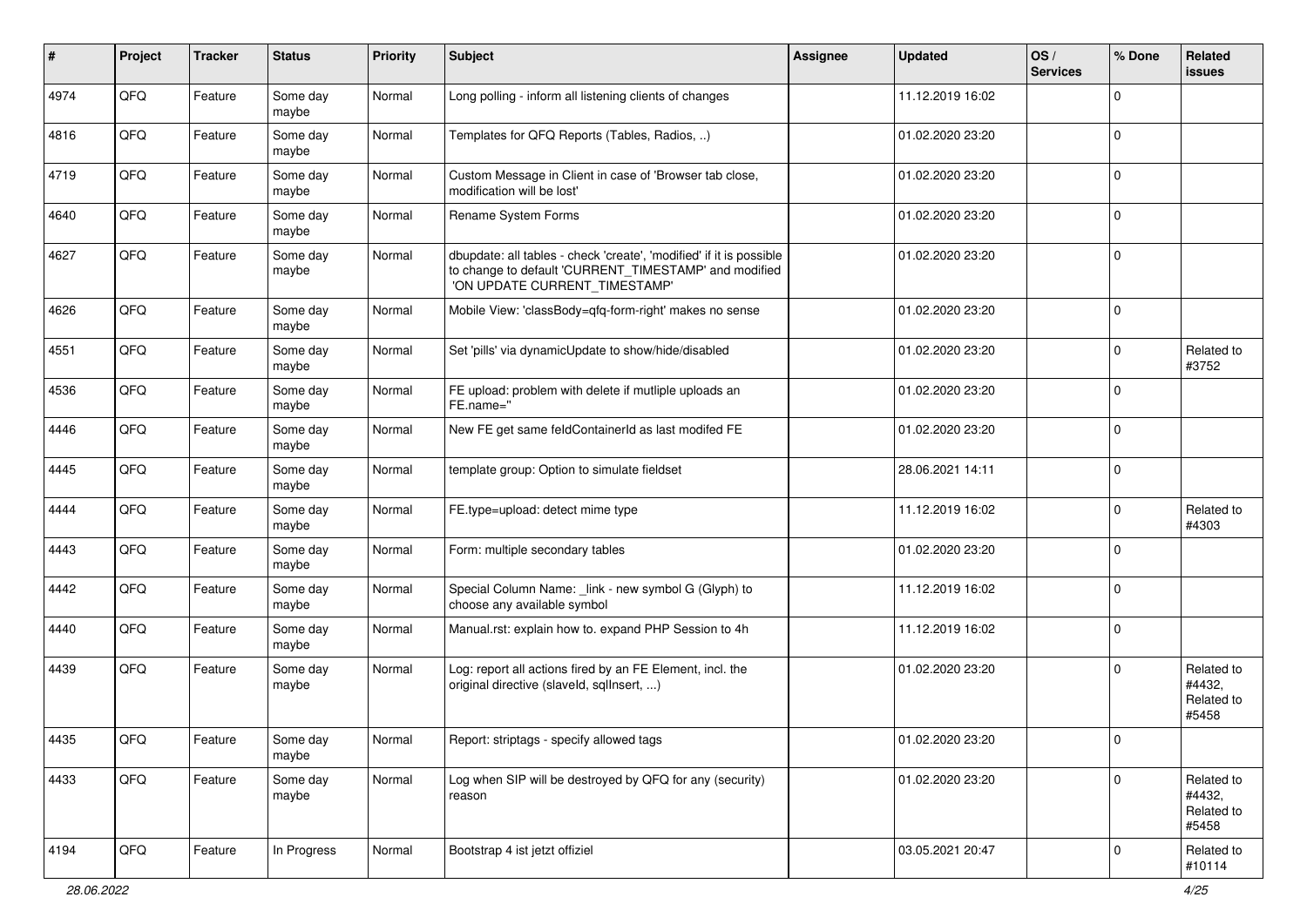| #     | Project | <b>Tracker</b> | <b>Status</b>     | <b>Priority</b> | <b>Subject</b>                                                                                                                                           | Assignee        | <b>Updated</b>   | OS/<br><b>Services</b> | % Done      | Related<br><b>issues</b>                    |
|-------|---------|----------------|-------------------|-----------------|----------------------------------------------------------------------------------------------------------------------------------------------------------|-----------------|------------------|------------------------|-------------|---------------------------------------------|
| 4027  | QFQ     | Feature        | Some day<br>maybe | Normal          | Missing: orange 'check' / 'bullet'                                                                                                                       |                 | 11.12.2019 16:03 |                        | $\Omega$    |                                             |
| 3880  | QFQ     | Feature        | Some day<br>maybe | Normal          | Form 'Form': anlegen einer Tabelle                                                                                                                       |                 | 14.01.2021 10:12 |                        | $\mathbf 0$ |                                             |
| 3879  | QFQ     | Feature        | Some day<br>maybe | Normal          | Form 'FormElement': Beim Feld 'name' rechts in der Notiz<br>einen Link einblenden - a) aktuelle Definition anzeigen, b)<br>Spalte in der Tabelle anlegen |                 | 11.12.2019 16:03 |                        | $\Omega$    |                                             |
| 3878  | QFQ     | Feature        | Some day<br>maybe | Normal          | Form 'FormElement': Spalte 'name' typeAhead mit<br>Spaltennamen der Primarytable.                                                                        |                 | 11.12.2019 16:03 |                        | $\Omega$    |                                             |
| 3646  | QFQ     | Feature        | Some day<br>maybe | Normal          | Moeglichkeit HTML Tags in Reports auszugeben (zu<br>enkodieren: htmlspecialchars)                                                                        |                 | 11.12.2019 16:02 |                        | $\Omega$    | Related to<br>#14320                        |
| 3617  | QFQ     | Feature        | Some day<br>maybe | Normal          | Load javascripts at bottom                                                                                                                               |                 | 11.12.2019 16:02 |                        | $\Omega$    |                                             |
| 3495  | QFQ     | Feature        | Some day<br>maybe | Normal          | Predifined Parameter werden nicht in '+' (add new record)<br>SIP gerendert.                                                                              |                 | 11.12.2019 16:02 |                        | $\mathbf 0$ |                                             |
| 2950  | QFQ     | Feature        | Some day<br>maybe | Normal          | Inhalt QFQ Records als File                                                                                                                              |                 | 11.12.2019 16:03 |                        | $\Omega$    |                                             |
| 1623  | QFQ     | Feature        | Some day<br>maybe | Normal          | RealURL                                                                                                                                                  |                 | 11.12.2019 16:03 |                        | 30          |                                             |
| 1510  | QFQ     | Feature        | Some day<br>maybe | Normal          | jquery von google laden, falls das nicht geht lokal                                                                                                      |                 | 11.12.2019 16:03 |                        | $\mathbf 0$ |                                             |
| 1253  | QFQ     | Feature        | Some day<br>maybe | Normal          | QF: Colorpicker                                                                                                                                          |                 | 11.12.2019 16:03 |                        | $\Omega$    |                                             |
| 1251  | QFQ     | Feature        | Some day<br>maybe | Normal          | QF: Combo                                                                                                                                                |                 | 11.12.2019 16:03 |                        | $\Omega$    |                                             |
| 1234  | QFQ     | Feature        | Some day<br>maybe | Normal          | QF: Record numbering: Im Grid soll in Spalte 1 optional die<br>laufende Nummer der Records angezeigt werden.                                             |                 | 01.02.2020 23:20 |                        | $\Omega$    |                                             |
| 955   | QFQ     | Feature        | Some day<br>maybe | Normal          | QF: Notizen vor/nach dem Form                                                                                                                            |                 | 01.02.2020 23:20 |                        | $\mathbf 0$ |                                             |
| 10766 | QFQ     | <b>Bug</b>     | New               | High            | Radiobutton / parameter.buttonClass=btn-default: dynamic<br>update                                                                                       |                 | 03.05.2021 21:12 |                        | $\Omega$    | Related to<br>#11237                        |
| 10114 | QFQ     | Feature        | <b>New</b>        | High            | Symbol (Link): 'G:' (Glyphicon) replaced by 'i:' (icon)                                                                                                  |                 | 07.12.2021 17:19 |                        | 0           | Related to<br>#3797,<br>Related to<br>#4194 |
| 11850 | QFQ     | Feature        | New               | Urgent          | Wizard Form: basierend auf einer Tabelle eine Form<br>anlegen.                                                                                           |                 | 03.05.2021 21:12 |                        | $\Omega$    | Blocked by<br>#8082                         |
| 880   | QFQ     | Feature        | Some day<br>maybe | Urgent          | Security: PHP, SQL Injection, XSS                                                                                                                        |                 | 03.05.2021 21:14 |                        | 0           | Related to<br>#14320                        |
| 14185 | QFQ     | Feature        | New               | Normal          | External/Autocron.php - better suitable directory                                                                                                        | Support: System | 28.05.2022 11:03 |                        | $\mathbf 0$ |                                             |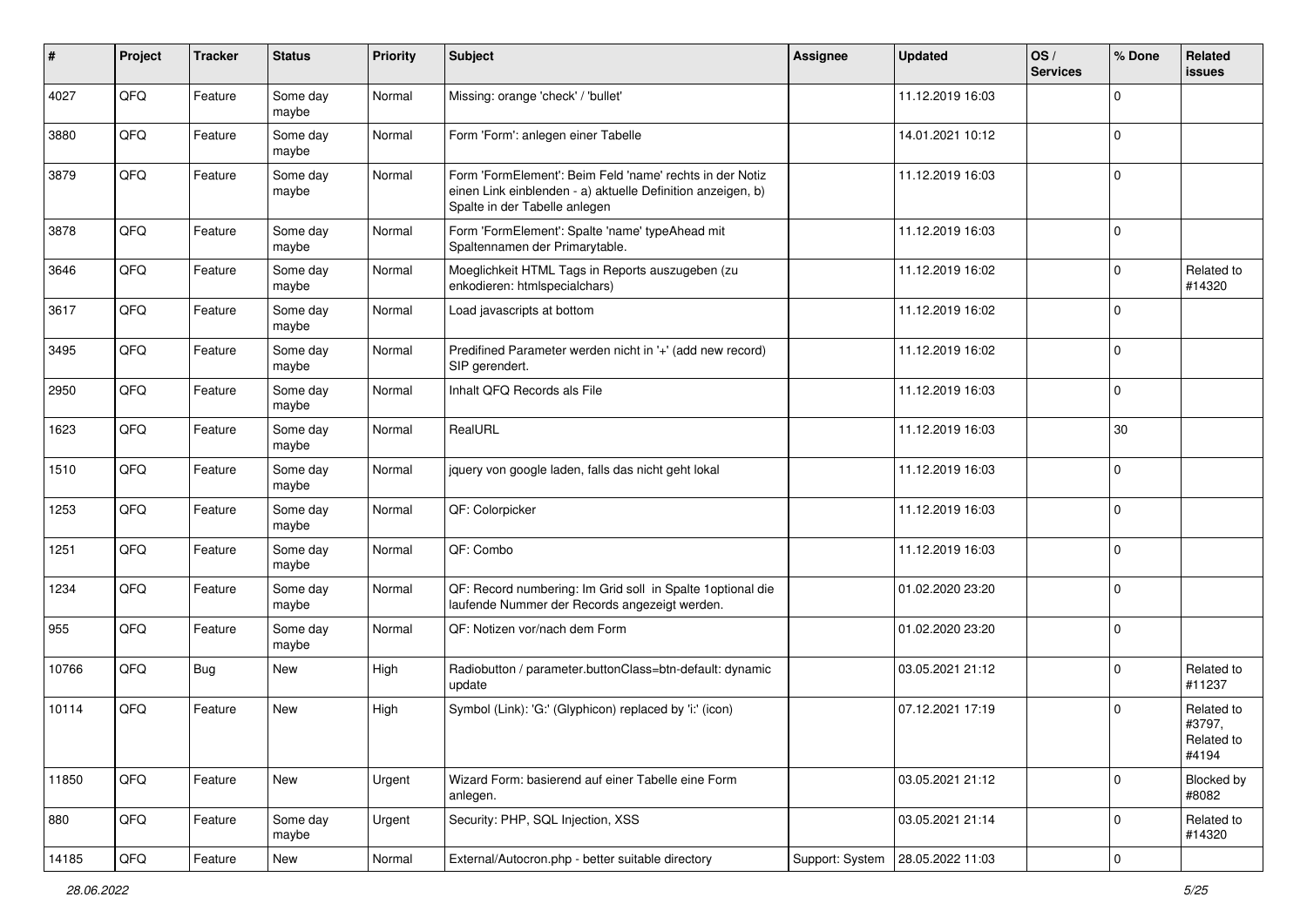| ∣#    | Project | <b>Tracker</b> | <b>Status</b>     | <b>Priority</b> | <b>Subject</b>                                                                                                                                           | Assignee      | <b>Updated</b>   | OS/<br><b>Services</b> | % Done      | Related<br><b>issues</b>                                              |
|-------|---------|----------------|-------------------|-----------------|----------------------------------------------------------------------------------------------------------------------------------------------------------|---------------|------------------|------------------------|-------------|-----------------------------------------------------------------------|
| 13647 | QFQ     | Bug            | <b>New</b>        | Normal          | Autofocus funktioniert nicht auf Chrome                                                                                                                  | Benjamin Baer | 19.03.2022 17:44 |                        | $\Omega$    |                                                                       |
| 13528 | QFQ     | <b>Bug</b>     | <b>New</b>        | Normal          | gfg.io > releases: es wird kein neues Release angelegt                                                                                                   | Benjamin Baer | 19.03.2022 17:46 |                        | $\Omega$    |                                                                       |
| 9898  | QFQ     | <b>Bug</b>     | Feedback          | Normal          | Formular trotz Timeout gespeichert                                                                                                                       | Benjamin Baer | 01.02.2020 15:56 |                        | $\mathbf 0$ |                                                                       |
| 9535  | QFQ     | <b>Bug</b>     | Feedback          | Normal          | Report:  AS ' vertical' - column to wide - vertical >> rot45,<br>rot <sub>90</sub>                                                                       | Benjamin Baer | 01.02.2020 15:56 |                        | $\Omega$    |                                                                       |
| 6566  | QFQ     | Bug            | Priorize          | Normal          | Link Function 'delete': provided parameter missing on page<br>reload                                                                                     | Benjamin Baer | 03.01.2022 08:08 |                        | $\Omega$    |                                                                       |
| 6140  | QFQ     | <b>Bug</b>     | Priorize          | Normal          | QFQ DnD Sort: Locked fields                                                                                                                              | Benjamin Baer | 21.03.2022 09:56 |                        | $\Omega$    |                                                                       |
| 4457  | QFQ     | <b>Bug</b>     | Priorize          | Normal          | typeahead: pressing return to select an item, saves the form<br>and closes the form.                                                                     | Benjamin Baer | 03.01.2022 08:01 |                        | $\Omega$    | Related to<br>#4398                                                   |
| 4454  | QFQ     | <b>Bug</b>     | Some day<br>maybe | Normal          | Required Elements: multiple elements in a row - whole row<br>marked if only one input is empty.                                                          | Benjamin Baer | 01.02.2020 23:20 |                        | $\Omega$    |                                                                       |
| 4398  | QFQ     | Bug            | Some dav<br>maybe | Normal          | Typeahead: mouse click in a prefilled input opens a single<br>item dropdown with the current value - click on it seems to<br>set the value, not the key. | Benjamin Baer | 01.02.2020 23:20 |                        | $\Omega$    | Related to<br>#4457                                                   |
| 2665  | QFQ     | Bug            | Priorize          | Normal          | Dynamic Update funktioniert nicht, wenn beim<br>entsprechenden FormElement eine size angegeben ist.                                                      | Benjamin Baer | 03.01.2022 08:12 |                        | 30          |                                                                       |
| 2063  | QFQ     | <b>Bug</b>     | Some day<br>maybe | Normal          | Pills auf 'inaktiv' setzen falls keine Element auf dem Pill<br>sichtbar sind.                                                                            | Benjamin Baer | 11.12.2019 16:03 |                        | $\Omega$    | Related to<br>#3752                                                   |
| 12556 | QFQ     | Feature        | <b>New</b>        | Normal          | Pills Title: colored = static or dynamic on allrequiredgiven                                                                                             | Benjamin Baer | 19.03.2022 17:49 |                        | $\Omega$    |                                                                       |
| 12490 | QFQ     | Feature        | New               | Normal          | Loading Plugins in QFQ - see what tinymce does. (lazy<br>loading)                                                                                        | Benjamin Baer | 08.06.2022 10:37 |                        | $\Omega$    | Related to<br>#12611,<br>Related to<br>#10013,<br>Related to<br>#7732 |
| 12476 | QFQ     | Feature        | <b>New</b>        | Normal          | clearMe: a) should trigger 'dirty', b) sticky on textarea resize                                                                                         | Benjamin Baer | 04.01.2022 08:40 |                        | $\Omega$    | Related to<br>#9528                                                   |
| 10003 | QFQ     | Feature        | Priorize          | Normal          | fieldset: stronger visualize group                                                                                                                       | Benjamin Baer | 12.02.2020 08:13 |                        | $\mathbf 0$ |                                                                       |
| 9135  | QFQ     | Feature        | Priorize          | Normal          | Progress Bar generic / replace old hourglass download<br>popup                                                                                           | Benjamin Baer | 03.01.2022 07:43 |                        | $\Omega$    |                                                                       |
| 9130  | QFQ     | Feature        | Some day<br>maybe | Normal          | tablesorter: Automatic Row numbering / Zeilenummer                                                                                                       | Benjamin Baer | 01.02.2020 23:22 |                        | $\Omega$    |                                                                       |
| 8522  | QFQ     | Feature        | Some day<br>maybe | Normal          | build QFQ - npm warnings                                                                                                                                 | Benjamin Baer | 01.02.2020 23:19 |                        | 50          |                                                                       |
| 7965  | QFQ     | Feature        | Priorize          | Normal          | Input type 'text' with visual format - currency                                                                                                          | Benjamin Baer | 03.01.2022 07:45 |                        | $\mathbf 0$ |                                                                       |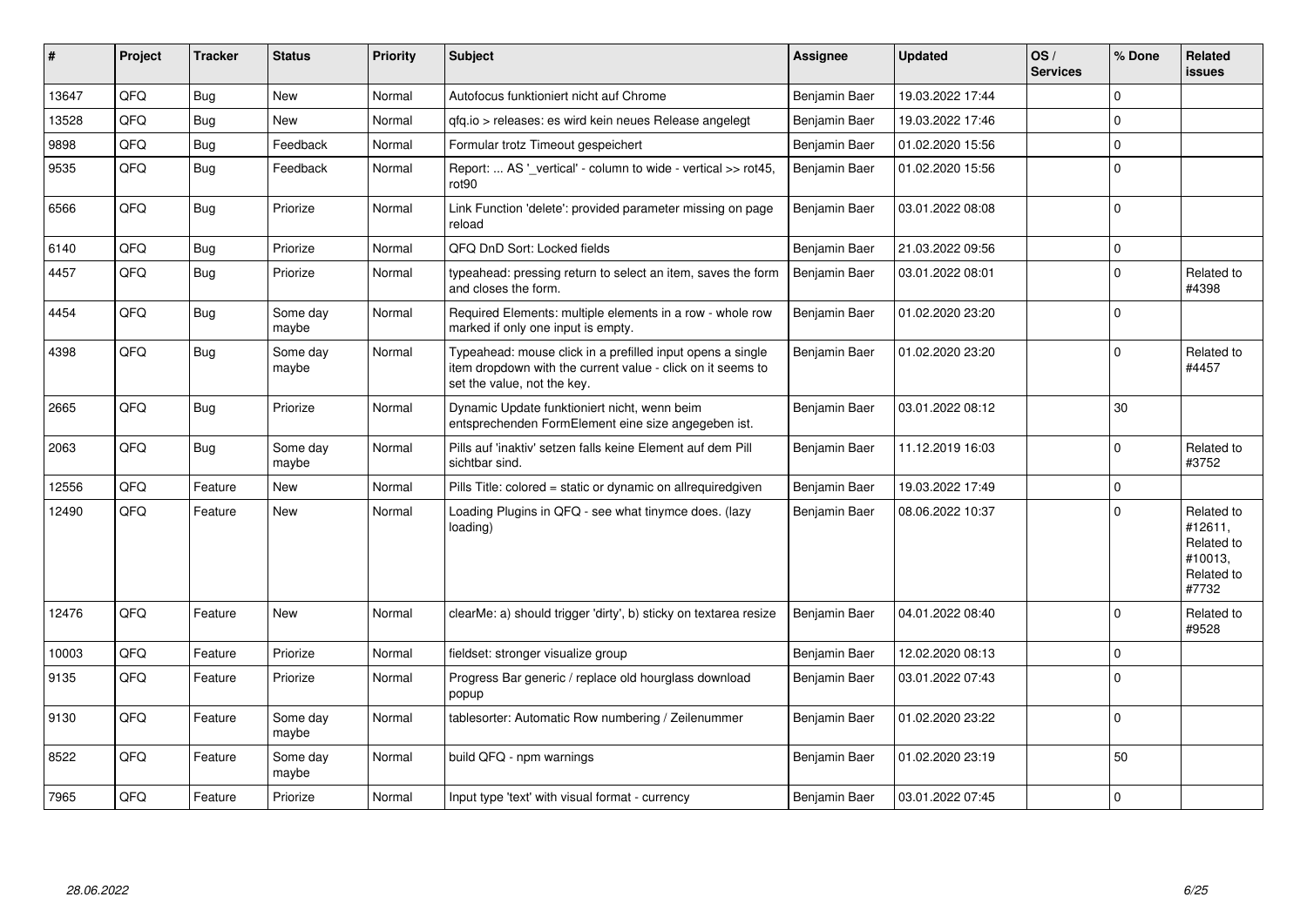| #     | Project | <b>Tracker</b> | <b>Status</b>     | <b>Priority</b> | <b>Subject</b>                                                                | <b>Assignee</b>     | <b>Updated</b>   | OS/<br><b>Services</b> | % Done         | Related<br>issues                                                      |
|-------|---------|----------------|-------------------|-----------------|-------------------------------------------------------------------------------|---------------------|------------------|------------------------|----------------|------------------------------------------------------------------------|
| 7732  | QFQ     | Feature        | Some day<br>maybe | Normal          | Javascript: Lazy Loading der add on libs                                      | Benjamin Baer       | 08.06.2022 10:38 |                        | $\Omega$       | Related to<br>#12611,<br>Related to<br>#12490,<br>Related to<br>#10013 |
| 7730  | QFQ     | Feature        | Priorize          | Normal          | SELECT Box: title in between                                                  | Benjamin Baer       | 01.02.2020 23:22 |                        | $\Omega$       |                                                                        |
| 6972  | QFQ     | Feature        | Some day<br>maybe | Normal          | Fabric Clipboard / cross browser tab                                          | Benjamin Baer       | 01.02.2020 23:21 |                        | $\Omega$       |                                                                        |
| 6970  | QFQ     | Feature        | Some day<br>maybe | Normal          | tablesorter: default fuer 'sortReset' aendern von 'Ctrl' zu 'Alt'             | Benjamin Baer       | 01.02.2020 23:21 |                        | $\Omega$       |                                                                        |
| 6870  | QFQ     | Feature        | Priorize          | Normal          | Click on '_link' triggers an API call                                         | Benjamin Baer       | 03.01.2022 08:25 |                        | $\mathbf 0$    |                                                                        |
| 6801  | QFQ     | Feature        | Priorize          | Normal          | Fabric: Maximize / Fulllscreen                                                | Benjamin Baer       | 21.03.2022 09:56 |                        | $\Omega$       |                                                                        |
| 6224  | QFQ     | Feature        | Priorize          | Normal          | Dynamic update: fade in/out fields                                            | Benjamin Baer       | 21.03.2022 09:50 |                        | $\Omega$       |                                                                        |
| 5562  | QFQ     | Feature        | Priorize          | Normal          | Drag'n'Drop fuer Uploads                                                      | Benjamin Baer       | 21.03.2022 09:52 |                        | $\Omega$       | Related to<br>#9706                                                    |
| 5389  | QFQ     | Feature        | Some day<br>maybe | Normal          | QFQ Design: Multline label / note                                             | Benjamin Baer       | 01.02.2020 23:19 |                        | $\overline{0}$ |                                                                        |
| 5366  | QFQ     | Feature        | Priorize          | Normal          | Saving with keyboard shortcuts                                                | Benjamin Baer       | 21.03.2022 09:47 |                        | $\mathbf 0$    |                                                                        |
| 5024  | QFQ     | Feature        | Some day<br>maybe | Normal          | Fabric: Generate PDF with edits                                               | Benjamin Baer       | 01.02.2020 23:20 |                        | $\mathbf 0$    | Related to<br>#10704                                                   |
| 4420  | QFQ     | Feature        | Some day<br>maybe | Normal          | Client: Local Storage - store the changes of a form, local in<br>the browser. | Benjamin Baer       | 11.12.2019 16:02 |                        | $\mathbf 0$    |                                                                        |
| 3692  | QFQ     | Feature        | Some day<br>maybe | Normal          | QFQ Webseite                                                                  | Benjamin Baer       | 11.12.2019 16:02 |                        | $\Omega$       | Related to<br>#5033                                                    |
| 3415  | QFQ     | Feature        | Some day<br>maybe | Normal          | FE Login Box Templatefile                                                     | Benjamin Baer       | 11.12.2019 16:02 |                        | $\mathbf 0$    |                                                                        |
| 11237 | QFQ     | Bug            | New               | High            | Radiobutton / parameter.buttonClass= btn-default - kein dirty<br>Trigger      | Benjamin Baer       | 03.05.2021 21:12 |                        | $\Omega$       | Related to<br>#10766                                                   |
| 11057 | QFQ     | Bug            | <b>New</b>        | High            | Checkboxes ohne span.checkmark im Report werden<br>ausgeblendet               | Benjamin Baer       | 03.05.2021 21:12 |                        | $\mathbf 0$    | Related to<br>#11039                                                   |
| 9548  | QFQ     | Feature        | Feedback          | High            | FormElement: Pattern mismatch - optional report only on<br>focus lost         | Benjamin Baer       | 03.05.2021 21:14 |                        | $\mathbf 0$    |                                                                        |
| 7602  | QFQ     | Feature        | ToDo              | High            | Multi Select: with checkboxes                                                 | Benjamin Baer       | 22.03.2022 09:07 |                        | $\Omega$       |                                                                        |
| 7456  | QFQ     | Bug            | Some day<br>maybe | Low             | Todos in Code: solve or make ticket                                           | <b>Carsten Rose</b> | 16.09.2021 15:10 |                        | $\Omega$       |                                                                        |
| 3537  | QFQ     | Feature        | Some day<br>maybe | Low             | SHOW COLUMNS FROM tableName - Extend '{{!'<br>definition                      | <b>Carsten Rose</b> | 11.12.2019 16:02 |                        | $\Omega$       |                                                                        |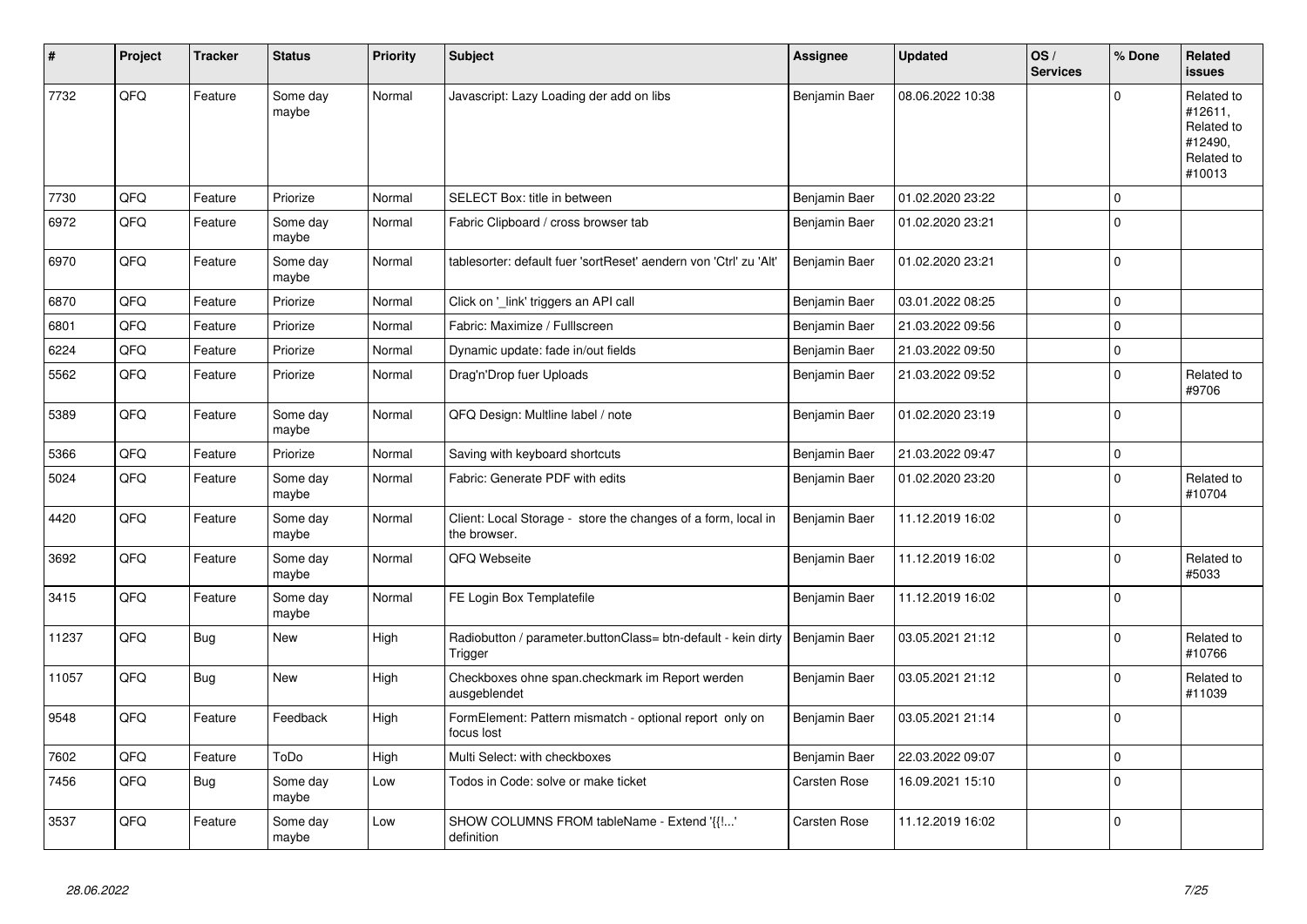| #     | Project | <b>Tracker</b> | <b>Status</b>     | <b>Priority</b> | <b>Subject</b>                                                                                                                                                | <b>Assignee</b>     | <b>Updated</b>   | OS/<br><b>Services</b> | % Done         | Related<br><b>issues</b>                      |
|-------|---------|----------------|-------------------|-----------------|---------------------------------------------------------------------------------------------------------------------------------------------------------------|---------------------|------------------|------------------------|----------------|-----------------------------------------------|
| 3273  | QFQ     | Feature        | Some day<br>maybe | Low             | Dirty Flag in Form                                                                                                                                            | <b>Carsten Rose</b> | 11.12.2019 16:02 |                        | $\Omega$       |                                               |
| 14323 | QFQ     | Bug            | In Progress       | Normal          | Report: render=both single - no impact                                                                                                                        | Carsten Rose        | 19.06.2022 18:31 |                        | $\Omega$       |                                               |
| 14305 | QFQ     | Bug            | <b>New</b>        | Normal          | Inline Report editing does not create history entries                                                                                                         | <b>Carsten Rose</b> | 10.06.2022 11:55 |                        | $\Omega$       |                                               |
| 14304 | QFQ     | Bug            | New               | Normal          | table sorter view safer does not work                                                                                                                         | Carsten Rose        | 10.06.2022 11:49 |                        | $\Omega$       |                                               |
| 14283 | QFQ     | Bug            | Priorize          | Normal          | HEIC / HEIF convert doesn't trigger                                                                                                                           | Carsten Rose        | 19.06.2022 16:37 |                        | $\overline{0}$ |                                               |
| 14233 | QFQ     | <b>Bug</b>     | <b>New</b>        | Normal          | AS link: question - HTML is not rendered                                                                                                                      | Carsten Rose        | 28.05.2022 11:02 |                        | $\Omega$       |                                               |
| 14175 | QFQ     | Bug            | In Progress       | Normal          | Opening a form with no QFQ Session cookie fails                                                                                                               | <b>Carsten Rose</b> | 03.06.2022 10:40 |                        | $\Omega$       |                                               |
| 14091 | QFQ     | Bug            | <b>New</b>        | Normal          | inconsistent template path for twig                                                                                                                           | Carsten Rose        | 19.04.2022 18:36 |                        | $\Omega$       |                                               |
| 14077 | QFQ     | Bug            | <b>New</b>        | Normal          | As link: Attribute 'class' missing by r:1 and r:3 - but should<br>set                                                                                         | <b>Carsten Rose</b> | 28.05.2022 11:02 |                        | $\Omega$       | Related to<br>#5342.<br>Related to<br>#4343   |
| 13706 | QFQ     | Bug            | <b>New</b>        | Normal          | Wrong CheckType in FieldElement LastStatus of Form Cron                                                                                                       | <b>Carsten Rose</b> | 21.01.2022 18:20 |                        | $\Omega$       |                                               |
| 13659 | QFQ     | <b>Bug</b>     | <b>New</b>        | Normal          | wrong sanitize class applied to R-store                                                                                                                       | Carsten Rose        | 15.01.2022 14:23 |                        | $\Omega$       |                                               |
| 13592 | QFQ     | <b>Bug</b>     | <b>New</b>        | Normal          | QFQ Build Queue: das vergeben von Tags klappt nicht. Es<br>werden keine Releases gebaut.                                                                      | Carsten Rose        | 19.03.2022 17:45 |                        | $\Omega$       |                                               |
| 13460 | OFO     | Bug            | <b>New</b>        | Normal          | Doc: Password set/reset  password should not processed<br>with 'html encode'                                                                                  | Carsten Rose        | 19.03.2022 17:46 |                        | $\Omega$       |                                               |
| 13451 | QFQ     | Bug            | <b>New</b>        | Normal          | Character Counter / Max Character: Problem in Safari                                                                                                          | Carsten Rose        | 15.04.2022 17:18 |                        | $\overline{0}$ |                                               |
| 13332 | QFQ     | Bug            | <b>New</b>        | Normal          | Multi Form: Required Felder werden visuell nicht markiert.                                                                                                    | Carsten Rose        | 19.03.2022 17:47 |                        | $\Omega$       |                                               |
| 13331 | QFQ     | <b>Bug</b>     | <b>New</b>        | Normal          | Multi Form: Clear Icon misplaced                                                                                                                              | Carsten Rose        | 19.03.2022 17:47 |                        | 0              |                                               |
| 12716 | QFQ     | Bug            | <b>New</b>        | Normal          | template group: Pattern only applied to first instance                                                                                                        | Carsten Rose        | 19.03.2022 17:47 |                        | $\Omega$       |                                               |
| 12714 | QFQ     | <b>Bug</b>     | <b>New</b>        | Normal          | Conversion of GIF to PDF broken when GIF contains Alpha.                                                                                                      | <b>Carsten Rose</b> | 19.03.2022 17:49 |                        | 0              |                                               |
| 12581 | QFQ     | Bug            | <b>New</b>        | Normal          | Form.forward=close: Record 'new' in new browser tab ><br>save $(8 \text{ close}) >>$ Form is not reloaded with new created<br>record id and stays in mode=new | Carsten Rose        | 19.03.2022 17:48 |                        | 0              |                                               |
| 12546 | QFQ     | Bug            | Feedback          | Normal          | Branch 'Development' - Unit Tests mit dirty workaround<br>angepasst                                                                                           | Carsten Rose        | 19.03.2022 17:48 |                        | $\Omega$       |                                               |
| 12520 | QFQ     | Bug            | <b>New</b>        | Normal          | Switch FE User: still active even FE User session expired                                                                                                     | <b>Carsten Rose</b> | 19.03.2022 17:48 |                        | 0              |                                               |
| 12512 | QFQ     | Bug            | <b>New</b>        | Normal          | Some MySQL Installation can't use 'stored procedures'                                                                                                         | Carsten Rose        | 19.03.2022 17:48 |                        | $\Omega$       |                                               |
| 12327 | QFQ     | Bug            | <b>New</b>        | Normal          | Copy to clipboard: Glyphicon can not be changed                                                                                                               | Carsten Rose        | 27.12.2021 17:59 |                        | $\overline{0}$ |                                               |
| 12325 | QFQ     | Bug            | Priorize          | Normal          | MultiDB form.dblndex not working for report syntax                                                                                                            | Carsten Rose        | 07.09.2021 13:37 |                        | $\Omega$       | Related to<br>#12145.<br>Related to<br>#12314 |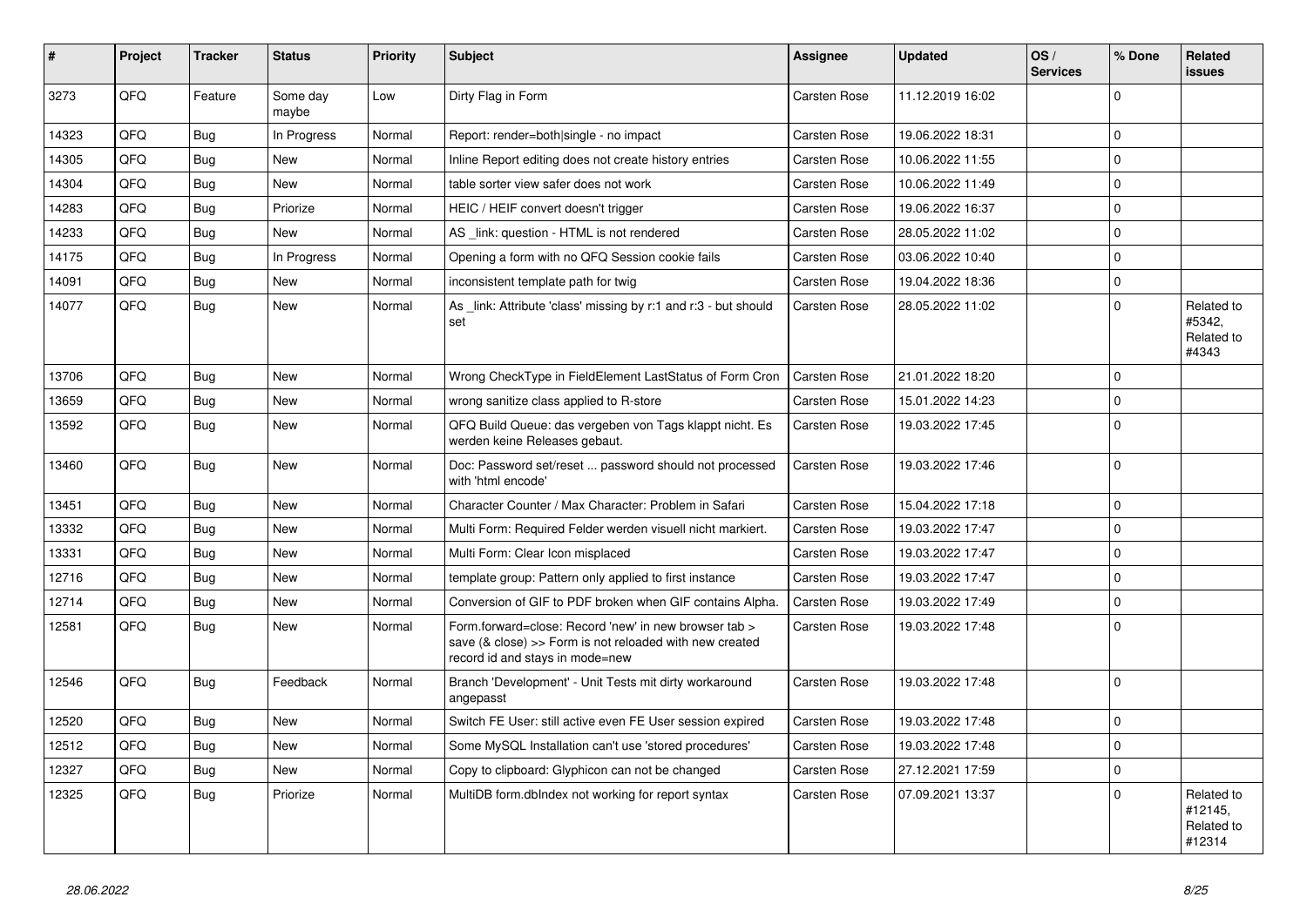| #     | Project | <b>Tracker</b> | <b>Status</b> | <b>Priority</b> | <b>Subject</b>                                                                      | <b>Assignee</b>     | <b>Updated</b>   | OS/<br><b>Services</b> | % Done      | Related<br>issues                                                                                                              |
|-------|---------|----------------|---------------|-----------------|-------------------------------------------------------------------------------------|---------------------|------------------|------------------------|-------------|--------------------------------------------------------------------------------------------------------------------------------|
| 12187 | QFQ     | <b>Bug</b>     | New           | Normal          | Trigger FormAsFile() via Report: probably problem with multi<br>DB setup            | Carsten Rose        | 20.03.2021 21:20 |                        | $\Omega$    |                                                                                                                                |
| 12133 | QFQ     | <b>Bug</b>     | New           | Normal          | NPM, phpSpreadSheet aktualisieren                                                   | Carsten Rose        | 15.03.2021 09:04 |                        | $\mathbf 0$ |                                                                                                                                |
| 12045 | QFQ     | Bug            | New           | Normal          | templateGroup afterSave FE: Aufruf ohne<br>sglHonorFormElements funktioniert nicht  | <b>Carsten Rose</b> | 18.02.2021 16:33 |                        | $\Omega$    |                                                                                                                                |
| 12040 | QFQ     | Bug            | New           | Normal          | FE Mode 'hidden' für zwei FEs auf einer Zeile                                       | <b>Carsten Rose</b> | 18.02.2021 10:13 |                        | $\mathbf 0$ |                                                                                                                                |
| 11752 | QFQ     | <b>Bug</b>     | New           | Normal          | checkbox renders multiple input elements with same name                             | <b>Carsten Rose</b> | 17.12.2020 14:58 |                        | $\mathbf 0$ | Related to<br>#11750                                                                                                           |
| 11695 | QFQ     | Bug            | New           | Normal          | MultiForm required FE Error                                                         | <b>Carsten Rose</b> | 04.12.2020 13:34 |                        | $\mathbf 0$ |                                                                                                                                |
| 11668 | QFQ     | Bug            | New           | Normal          | Play function.sql - problem with mysql                                              | <b>Carsten Rose</b> | 03.05.2021 20:48 |                        | $\mathbf 0$ |                                                                                                                                |
| 11667 | QFQ     | <b>Bug</b>     | New           | Normal          | MySQL mariadb-server-10.3: Incorrect datetime value                                 | <b>Carsten Rose</b> | 03.05.2021 20:48 |                        | $\mathbf 0$ |                                                                                                                                |
| 11517 | QFQ     | <b>Bug</b>     | In Progress   | Normal          | extraButtonInfo Broken for multiple FormElements                                    | Carsten Rose        | 12.05.2022 13:12 |                        | $\Omega$    | Related to<br>#7890,<br>Related to<br>#3811, Has<br>duplicate<br>#10905, Has<br>duplicate<br>#10553, Has<br>duplicate<br>#6779 |
| 11239 | QFQ     | <b>Bug</b>     | New           | Normal          | Radiobutton (plain): horizontales Rendern abhängig vom<br>Datentyp in der Datenbank | <b>Carsten Rose</b> | 30.09.2020 18:37 |                        | $\Omega$    |                                                                                                                                |
| 10937 | QFQ     | <b>Bug</b>     | New           | Normal          | Fehler mit abhängigen Select- Feldern beim Positionieren                            | Carsten Rose        | 12.11.2020 23:45 |                        | $\mathbf 0$ |                                                                                                                                |
| 10704 | QFQ     | <b>Bug</b>     | New           | Normal          | wkhtml problem rendering fullCalendar.js / fabric.js >><br>successor: puppeteer     | <b>Carsten Rose</b> | 12.11.2020 23:45 |                        | $\Omega$    | Related to<br>#5024,<br>Related to<br>#4650,<br>Related to<br>#10715                                                           |
| 10661 | QFQ     | Bug            | In Progress   | Normal          | Typo3 Warnungen                                                                     | <b>Carsten Rose</b> | 07.09.2021 13:23 |                        | $\Omega$    | Related to<br>#12440                                                                                                           |
| 10658 | QFQ     | Bug            | New           | Normal          | processReadOnly broken                                                              | Carsten Rose        | 27.05.2020 17:55 |                        | $\mathbf 0$ |                                                                                                                                |
| 10588 | QFQ     | Bug            | New           | Normal          | typeahed Tag: Doku anpassen                                                         | <b>Carsten Rose</b> | 12.11.2020 23:45 |                        | $\Omega$    |                                                                                                                                |
| 10322 | QFQ     | <b>Bug</b>     | New           | Normal          | FormElement / Radio: missing column 'enum' >> FE not<br>reported                    | Carsten Rose        | 07.05.2020 09:37 |                        | 0           |                                                                                                                                |
| 10082 | QFQ     | <b>Bug</b>     | New           | Normal          | FE.type=SELECT - 'sanatize' Class                                                   | Carsten Rose        | 07.05.2020 09:36 |                        | 0           | Related to<br>#10081                                                                                                           |
| 9975  | QFQ     | <b>Bug</b>     | Priorize      | Normal          | Dropdown Menu: 'r:3' broken                                                         | Carsten Rose        | 01.02.2020 10:13 |                        | $\mathbf 0$ |                                                                                                                                |
| 9958  | QFG     | Bug            | Priorize      | Normal          | Broken subrecord query: no error message                                            | Carsten Rose        | 05.02.2021 15:15 |                        | $\mathbf 0$ |                                                                                                                                |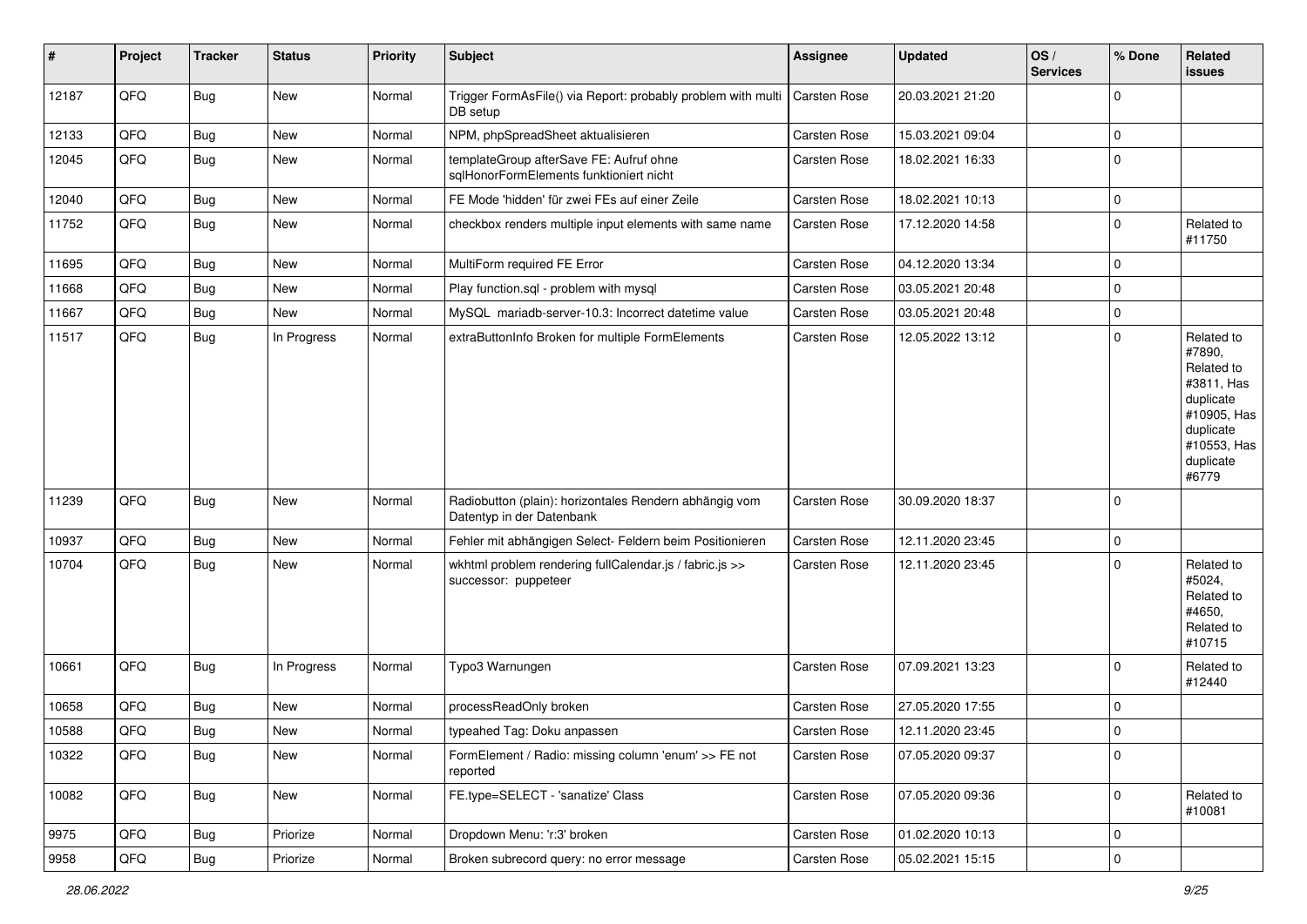| #    | Project | <b>Tracker</b> | <b>Status</b>     | <b>Priority</b> | Subject                                                                                                  | <b>Assignee</b>     | <b>Updated</b>   | OS/<br><b>Services</b> | % Done      | Related<br>issues                                                       |
|------|---------|----------------|-------------------|-----------------|----------------------------------------------------------------------------------------------------------|---------------------|------------------|------------------------|-------------|-------------------------------------------------------------------------|
| 9947 | QFQ     | <b>Bug</b>     | Priorize          | Normal          | Unwanted error message if missing 'typeAheadSqlPrefetch'                                                 | <b>Carsten Rose</b> | 01.02.2020 10:13 |                        | $\Omega$    |                                                                         |
| 9862 | QFQ     | <b>Bug</b>     | Priorize          | Normal          | Failed writing to sql mail qfq.log should throw an exception                                             | <b>Carsten Rose</b> | 01.02.2020 10:13 |                        | 0           |                                                                         |
| 9834 | QFQ     | <b>Bug</b>     | Priorize          | Normal          | Input elements with tag 'disabled' are missing on<br>form-submit: server option 'processReadOnly' broken | <b>Carsten Rose</b> | 07.12.2021 16:43 |                        | $\Omega$    | Related to<br>#9691,<br>Related to<br>#5305, Has<br>duplicate<br>#12331 |
| 9783 | QFQ     | <b>Bug</b>     | <b>New</b>        | Normal          | Email with special characters                                                                            | <b>Carsten Rose</b> | 01.02.2020 23:22 |                        | $\mathbf 0$ |                                                                         |
| 9773 | QFQ     | <b>Bug</b>     | New               | Normal          | form.parameter.formModeGlobal=requiredOff                                                                | <b>Carsten Rose</b> | 01.02.2020 15:56 |                        | 0           |                                                                         |
| 9691 | QFQ     | <b>Bug</b>     | In Progress       | Normal          | Checkbox: dynamic update > readonly                                                                      | Carsten Rose        | 01.02.2020 23:22 |                        | 50          | Related to<br>#9834                                                     |
| 9669 | QFQ     | Bug            | Some day<br>maybe | Normal          | Checkbox / Template Group: radio/checkbox visible broken<br>after 'add'                                  | <b>Carsten Rose</b> | 16.06.2021 13:47 |                        | $\Omega$    | Related to<br>#8091                                                     |
| 9533 | QFQ     | Bug            | <b>New</b>        | Normal          | FE.type=upload: Check in 'beforeSave' if upload is given                                                 | <b>Carsten Rose</b> | 01.02.2020 23:22 |                        | $\Omega$    | Related to<br>#11523                                                    |
| 9317 | QFQ     | <b>Bug</b>     | <b>New</b>        | Normal          | FE.type=note: with dynamic show/hidden an empty label<br>causes trouble                                  | <b>Carsten Rose</b> | 01.02.2020 23:22 |                        | $\mathbf 0$ |                                                                         |
| 9281 | QFQ     | <b>Bug</b>     | Some day<br>maybe | Normal          | Allow STRICT_TRANS_TABLES                                                                                | Carsten Rose        | 02.01.2021 18:43 |                        | 0           |                                                                         |
| 9275 | QFQ     | <b>Bug</b>     | New               | Normal          | autcron: t3 page, which takes to long to respond, is not<br>reported properly                            | <b>Carsten Rose</b> | 01.02.2020 23:22 |                        | 100         |                                                                         |
| 9177 | QFQ     | Bug            | New               | Normal          | Bug? QFQ tries to save an action FE, which has real<br>existing column name                              | Carsten Rose        | 01.02.2020 23:22 |                        | $\mathbf 0$ |                                                                         |
| 9127 | QFQ     | <b>Bug</b>     | <b>New</b>        | Normal          | Error Message: change 'roll over' color - text not readable                                              | <b>Carsten Rose</b> | 01.02.2020 23:22 |                        | $\mathbf 0$ |                                                                         |
| 9077 | QFQ     | <b>Bug</b>     | <b>New</b>        | Normal          | typeAheadSql: report broken SQL                                                                          | <b>Carsten Rose</b> | 01.02.2020 23:22 |                        | 0           |                                                                         |
| 9013 | QFQ     | <b>Bug</b>     | New               | Normal          | Error in Twig template not handled                                                                       | <b>Carsten Rose</b> | 20.10.2021 13:43 |                        | 0           |                                                                         |
| 8106 | QFQ     | <b>Bug</b>     | Some day<br>maybe | Normal          | Dynamic Update: Feld kann nicht auf empty zurückgesetzt<br>werden                                        | <b>Carsten Rose</b> | 11.12.2019 16:01 |                        | $\Omega$    |                                                                         |
| 8049 | QFQ     | <b>Bug</b>     | New               | Normal          | FE.type=note, column 'value': text moves some pixel to top<br>after save                                 | <b>Carsten Rose</b> | 01.02.2020 23:22 |                        | $\Omega$    |                                                                         |
| 8037 | QFQ     | <b>Bug</b>     | Priorize          | Normal          | FE.type=upload (advanced mode): {{slaveld: V}} missing<br>during dynamic update                          | <b>Carsten Rose</b> | 01.02.2020 10:13 |                        | $\mathbf 0$ |                                                                         |
| 7890 | QFQ     | Bug            | New               | Normal          | FormElement 'required': extraButtonInfo not aligned                                                      | <b>Carsten Rose</b> | 11.06.2021 21:17 |                        | $\mathbf 0$ | Related to<br>#11517                                                    |
| 7795 | QFQ     | Bug            | New               | Normal          | Readonly Form: Typeahead-Felder                                                                          | Carsten Rose        | 01.02.2020 23:22 |                        | $\mathbf 0$ |                                                                         |
| 7685 | QFQ     | Bug            | New               | Normal          | Open FormElement from QFQ error message and save<br>modified record: error about missing {{formId:F}}    | Carsten Rose        | 01.02.2020 23:22 |                        | $\mathbf 0$ |                                                                         |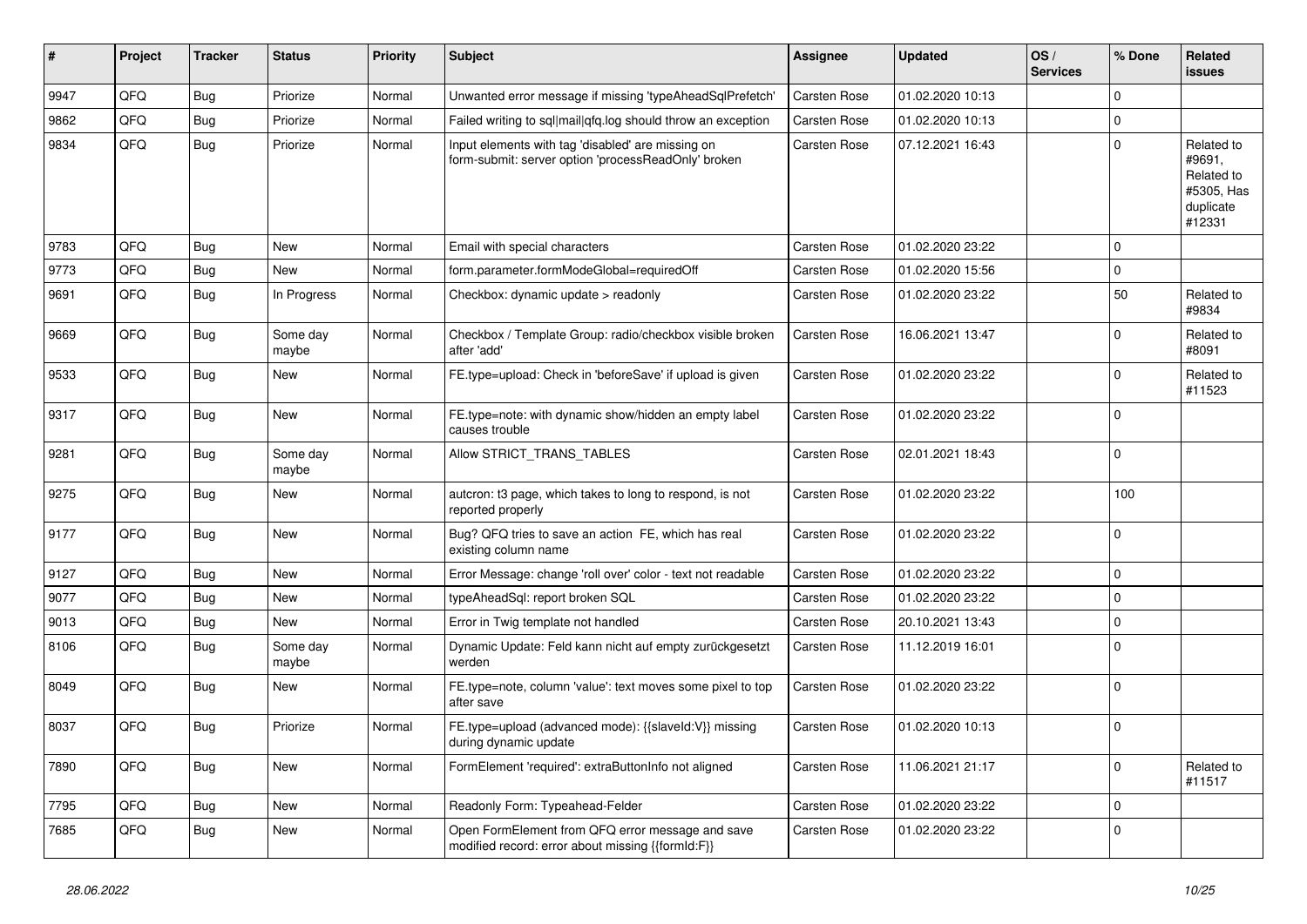| #    | Project | <b>Tracker</b> | <b>Status</b>     | <b>Priority</b> | <b>Subject</b>                                                                                                   | Assignee            | <b>Updated</b>   | OS/<br><b>Services</b> | % Done         | Related<br>issues   |
|------|---------|----------------|-------------------|-----------------|------------------------------------------------------------------------------------------------------------------|---------------------|------------------|------------------------|----------------|---------------------|
| 7656 | QFQ     | Bug            | Priorize          | Normal          | FE with required, 'pattern' and 'extraButtonLock': always<br>complain about missing value                        | Carsten Rose        | 01.02.2020 10:13 |                        | $\Omega$       |                     |
| 7616 | QFQ     | <b>Bug</b>     | Priorize          | Normal          | Selectlist with Enum & Dynamic Update                                                                            | <b>Carsten Rose</b> | 01.02.2020 10:13 |                        | $\mathbf 0$    |                     |
| 7574 | QFQ     | Bug            | <b>New</b>        | Normal          | Substitute error: form element not reported / dont parse<br>Form.note                                            | Carsten Rose        | 01.02.2020 23:21 |                        | $\Omega$       |                     |
| 7547 | QFQ     | Bug            | <b>New</b>        | Normal          | Error Message in afterSave: wrong parameter column<br>reported                                                   | Carsten Rose        | 01.02.2020 23:22 |                        | $\Omega$       |                     |
| 7524 | QFQ     | Bug            | <b>New</b>        | Normal          | QFQ throws a 'General Error' if 'fileadmin/protected/log/' is<br>not writeable                                   | <b>Carsten Rose</b> | 01.02.2020 23:22 |                        | $\Omega$       |                     |
| 7513 | QFQ     | <b>Bug</b>     | <b>New</b>        | Normal          | Radios not correct aligned                                                                                       | Carsten Rose        | 01.02.2020 23:22 |                        | $\mathbf 0$    |                     |
| 7512 | QFQ     | Bug            | <b>New</b>        | Normal          | FE: inputType=number >> 'pattern' is not respected                                                               | Carsten Rose        | 01.02.2020 23:22 |                        | $\mathbf 0$    |                     |
| 7261 | QFQ     | Bug            | <b>New</b>        | Normal          | Report pathFilename for user without path, only the filename                                                     | <b>Carsten Rose</b> | 01.02.2020 23:21 |                        | 0 I            |                     |
| 7219 | QFQ     | <b>Bug</b>     | <b>New</b>        | Normal          | typeSheadSql / typeAheadSqlPrefetch: change to curly<br>braces                                                   | Carsten Rose        | 01.02.2020 23:21 |                        | $\Omega$       |                     |
| 7014 | QFQ     | Bug            | <b>New</b>        | Normal          | Sending invalid emails succeeds when<br>debug.redirectAllMailTo is set                                           | Carsten Rose        | 01.02.2020 23:21 |                        | 0              |                     |
| 7002 | QFQ     | Bug            | New               | Normal          | Dynamic Update: row does not disappear / appear                                                                  | Carsten Rose        | 01.02.2020 23:22 |                        | $\mathbf 0$    |                     |
| 6912 | QFQ     | Bug            | <b>New</b>        | Normal          | error Message Var 'deadline' already set in SIP - in Form<br>with FE.value={{deadline:R:::{{deadlinePeriod:Y}}}} | Carsten Rose        | 01.02.2020 23:21 |                        | 0              |                     |
| 6677 | QFQ     | Bug            | <b>New</b>        | Normal          | Error message FE Action Element: no/wrong FE reference<br>who cause the problem.                                 | Carsten Rose        | 01.02.2020 23:21 |                        | $\Omega$       |                     |
| 6574 | QFQ     | Bug            | Priorize          | Normal          | gfg.log: Fehlermeldung wurde angezeigt, aber nicht geloggt                                                       | Carsten Rose        | 01.02.2020 10:13 |                        | 0              |                     |
| 6483 | QFQ     | <b>Bug</b>     | <b>New</b>        | Normal          | R Store funktioniert nicht bei 'Report Notation' im FE                                                           | Carsten Rose        | 01.02.2020 23:21 |                        | $\Omega$       |                     |
| 6462 | QFQ     | <b>Bug</b>     | <b>New</b>        | Normal          | File Upload: Nutzlose Fehlermeldung wenn Datei zu gross                                                          | Carsten Rose        | 01.02.2020 23:21 |                        | $\Omega$       | Related to<br>#6139 |
| 5991 | QFQ     | Bug            | Some day<br>maybe | Normal          | URLs with 'I' or long parameter are problematic                                                                  | Carsten Rose        | 01.02.2020 23:19 |                        | $\Omega$       |                     |
| 5768 | QFQ     | Bug            | Some day<br>maybe | Normal          | '{{pageLanguage:T}}' missing if QFQ is called via api                                                            | Carsten Rose        | 01.02.2020 23:19 |                        | 0              |                     |
| 5706 | QFQ     | <b>Bug</b>     | Some day<br>maybe | Normal          | upload: fileDestination needs to be sanatized                                                                    | Carsten Rose        | 01.02.2020 23:19 |                        | $\Omega$       |                     |
| 5576 | QFQ     | <b>Bug</b>     | <b>New</b>        | Normal          | Using MySQL 'DROP' requires privilege - wich is not really<br>necessary.                                         | <b>Carsten Rose</b> | 01.02.2020 23:21 |                        | 0              |                     |
| 5559 | QFQ     | Bug            | <b>New</b>        | Normal          | FE.type = Upload: 'accept' might contain variables                                                               | <b>Carsten Rose</b> | 11.05.2020 21:23 |                        | $\Omega$       |                     |
| 5557 | QFQ     | Bug            | Some day<br>maybe | Normal          | Form load: STORE_RECORD filled, but should be empty                                                              | Carsten Rose        | 01.02.2020 23:19 |                        | $\overline{0}$ |                     |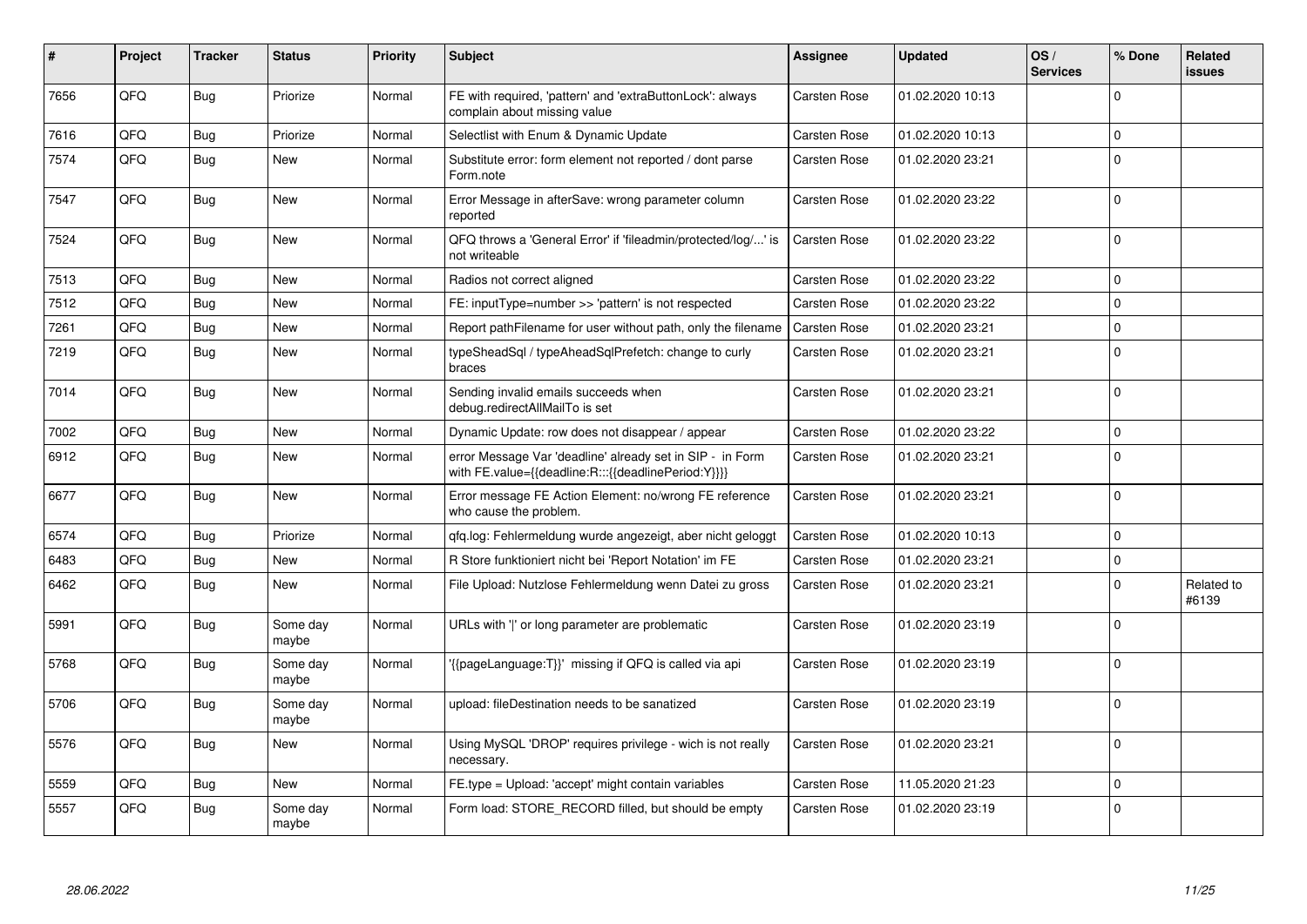| ∦    | Project | <b>Tracker</b> | <b>Status</b>     | <b>Priority</b> | <b>Subject</b>                                                                                                       | Assignee            | <b>Updated</b>   | OS/<br><b>Services</b> | % Done      | <b>Related</b><br><b>issues</b>                |
|------|---------|----------------|-------------------|-----------------|----------------------------------------------------------------------------------------------------------------------|---------------------|------------------|------------------------|-------------|------------------------------------------------|
| 5305 | QFQ     | <b>Bug</b>     | New               | Normal          | Upload FormElement: nicht disabled by readonly Form                                                                  | Carsten Rose        | 16.06.2021 13:43 |                        | $\mathbf 0$ | Related to<br>#9347,<br>Related to<br>#9834    |
| 5021 | QFQ     | Bug            | Some day<br>maybe | Normal          | FE.typ=extra - during save displays error 'datum2' already<br>filled in STORE_SIP - the value is stored nevertheless | Carsten Rose        | 01.02.2020 23:19 |                        | $\Omega$    | Related to<br>#3875                            |
| 4771 | QFQ     | <b>Bug</b>     | Some day<br>maybe | Normal          | qfq: select-down-values empty after save (edit-form for<br>program administrators)                                   | Carsten Rose        | 01.02.2020 23:20 |                        | $\mathbf 0$ | Related to<br>#4549, Has<br>duplicate<br>#4282 |
| 4756 | QFQ     | <b>Bug</b>     | New               | Normal          | Form dirty even nothing changes                                                                                      | Carsten Rose        | 11.12.2019 16:16 |                        | $\mathbf 0$ |                                                |
| 4659 | QFQ     | <b>Bug</b>     | Some day<br>maybe | Normal          | infoButtonExtra                                                                                                      | Carsten Rose        | 01.02.2020 23:20 |                        | $\mathbf 0$ |                                                |
| 4651 | QFQ     | Bug            | Some day<br>maybe | Normal          | 'Loading document" Modal wird angezeigt bei uzhcd type=2<br>Ansicht                                                  | Carsten Rose        | 01.02.2020 23:20 |                        | $\mathbf 0$ |                                                |
| 4583 | QFQ     | <b>Bug</b>     | Some day<br>maybe | Normal          | Dynamic Update bei TypeAhead Feldern                                                                                 | Carsten Rose        | 01.02.2020 23:19 |                        | $\mathbf 0$ |                                                |
| 4549 | QFQ     | Bug            | Some day<br>maybe | Normal          | TemplateGroups: FE.type SELECT loose selected value<br>after save                                                    | Carsten Rose        | 01.02.2020 23:20 |                        | $\mathbf 0$ | Related to<br>#4548.<br>Related to<br>#4771    |
| 4528 | QFQ     | Bug            | Some day<br>maybe | Normal          | extraButtonLock mit SQLAhead Bug                                                                                     | Carsten Rose        | 01.02.2020 23:19 |                        | $\mathbf 0$ |                                                |
| 4328 | QFQ     | Bug            | Some day<br>maybe | Normal          | Error Message: Show FE name/number on problems in FE                                                                 | Carsten Rose        | 01.02.2020 23:20 |                        | $\mathbf 0$ |                                                |
| 4293 | QFQ     | <b>Bug</b>     | Some day<br>maybe | Normal          | Download broken if token 'd:' is missing - but no error<br>message                                                   | Carsten Rose        | 11.12.2019 16:03 |                        | $\mathbf 0$ | Related to<br>#7514                            |
| 4092 | QFQ     | Bug            | Some day<br>maybe | Normal          | 1) Logging verbessern wann welches FE warum ausgefuehrt<br>wird, 2) Documentation: Best Practice Template Group      | <b>Carsten Rose</b> | 01.02.2020 23:19 |                        | $\mathbf 0$ | Related to<br>#3504                            |
| 4008 | QFQ     | Bug            | Some day<br>maybe | Normal          | FormElemen.type=sendmail: wrong 'TO' if 'real<br>name <rea@mail.to>' is used</rea@mail.to>                           | Carsten Rose        | 11.12.2019 16:03 |                        | $\mathbf 0$ |                                                |
| 3895 | QFQ     | Bug            | Some day<br>maybe | Normal          | typeahead pedantic: on lehrkredit Idap webpass - if only one<br>person is in dropdown, such person can't be selected | <b>Carsten Rose</b> | 11.12.2019 16:03 |                        | $\mathbf 0$ |                                                |
| 3882 | QFQ     | Bug            | Some day<br>maybe | Normal          | templateGroup: disable 'add' if limit is reached - funktioniert<br>nicht wenn bereits records existierten            | Carsten Rose        | 11.12.2019 16:03 |                        | $\mathbf 0$ |                                                |
| 3811 | QFQ     | Bug            | Some day<br>maybe | Normal          | Dynamic Update: extraButtonInfo - Text aktualisieren                                                                 | Carsten Rose        | 11.12.2019 16:03 |                        | $\mathbf 0$ | Related to<br>#11517                           |
| 3782 | QFQ     | Bug            | Priorize          | Normal          | Bei fehlerhafter Eingabe (z.B. Datum) sollte das erwartete<br>Format angezeigt werden                                | Carsten Rose        | 01.02.2020 10:13 |                        | $\mathbf 0$ |                                                |
| 3750 | QFG     | Bug            | Some day<br>maybe | Normal          | FE in a row: if one violates check, all are red                                                                      | Carsten Rose        | 11.12.2019 16:03 |                        | 0           |                                                |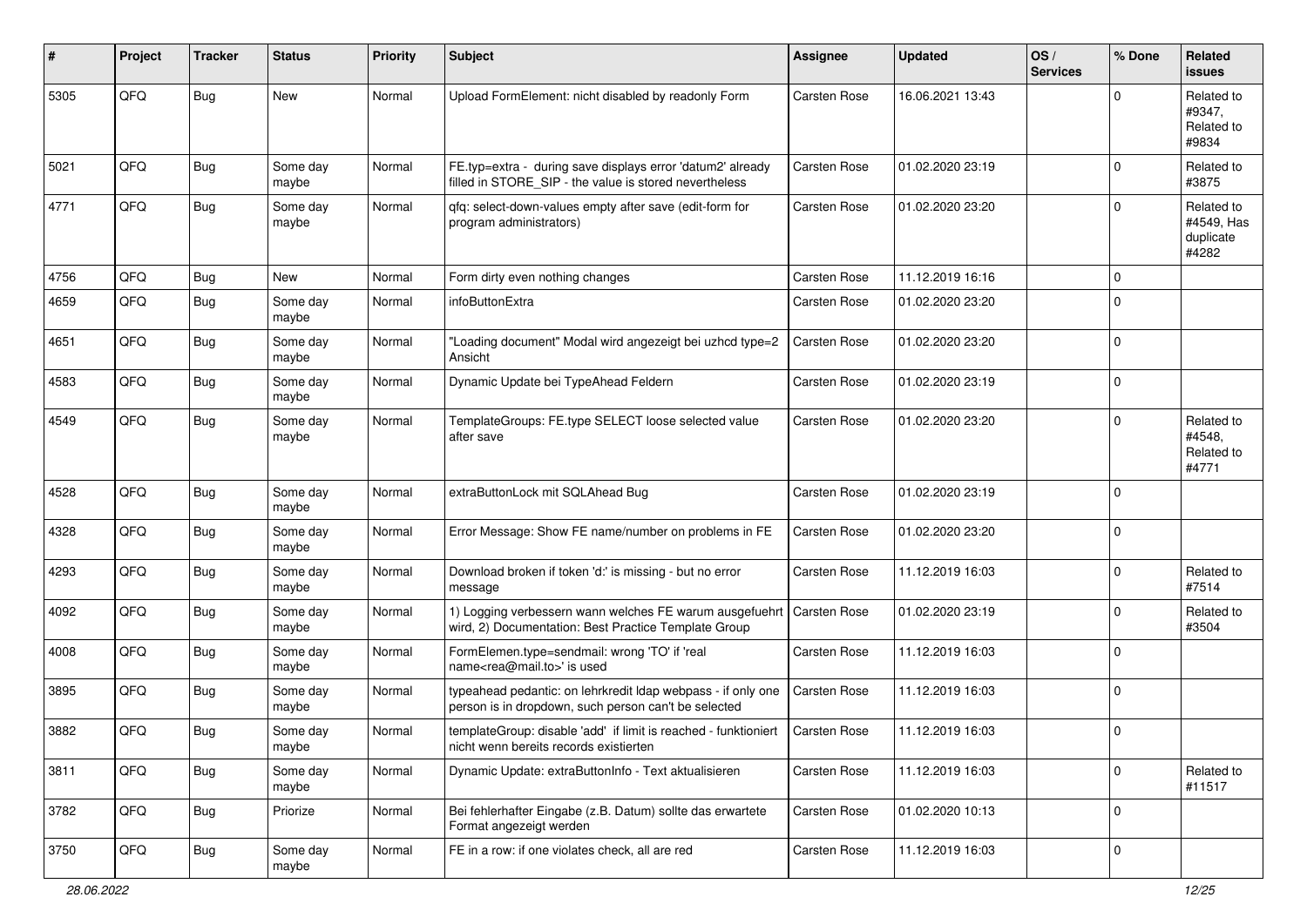| #     | Project | <b>Tracker</b> | <b>Status</b>              | <b>Priority</b> | <b>Subject</b>                                                                                                                | Assignee            | <b>Updated</b>   | OS/<br><b>Services</b> | % Done      | Related<br>issues                                                     |
|-------|---------|----------------|----------------------------|-----------------|-------------------------------------------------------------------------------------------------------------------------------|---------------------|------------------|------------------------|-------------|-----------------------------------------------------------------------|
| 3682  | QFQ     | <b>Bug</b>     | Some day<br>maybe          | Normal          | Dynamic update: Radio buttons                                                                                                 | <b>Carsten Rose</b> | 11.12.2019 16:02 |                        | $\Omega$    |                                                                       |
| 3588  | QFQ     | Bug            | Some day<br>maybe          | Normal          | templateGroup: versteckte Elemente werden weiterhin<br>gespeichert.                                                           | <b>Carsten Rose</b> | 11.12.2019 16:02 |                        | $\mathbf 0$ |                                                                       |
| 3547  | QFQ     | <b>Bug</b>     | New                        | Normal          | FE of type 'note' causes writing of empty fields.                                                                             | <b>Carsten Rose</b> | 01.02.2020 23:21 |                        | $\mathbf 0$ |                                                                       |
| 3349  | QFQ     | <b>Bug</b>     | Some day<br>maybe          | Normal          | config.qfq.ini: a) vertraegt keine '=' im Value (z.B. Passwort),<br>b) Values sollten in ticks einschliessbar sein (spaces, ) | Carsten Rose        | 11.12.2019 16:02 |                        | $\mathbf 0$ |                                                                       |
| 3130  | QFQ     | Bug            | Some day<br>maybe          | Normal          | Debug Info's nicht korrekt nach 'New > Save'.                                                                                 | Carsten Rose        | 11.12.2019 16:03 |                        | $\Omega$    | Related to<br>#3253                                                   |
| 2643  | QFQ     | <b>Bug</b>     | Some day<br>maybe          | Normal          | Zend / PHP Webinars anschauen                                                                                                 | Carsten Rose        | 01.02.2020 15:56 |                        | 0           |                                                                       |
| 14371 | QFQ     | Feature        | Priorize                   | Normal          | LDAP via REPORT                                                                                                               | <b>Carsten Rose</b> | 19.06.2022 16:37 |                        | $\mathbf 0$ |                                                                       |
| 14290 | QFQ     | Feature        | Priorize                   | Normal          | FormEditor: Show Table Definition                                                                                             | <b>Carsten Rose</b> | 19.06.2022 16:37 |                        | $\mathbf 0$ |                                                                       |
| 14090 | QFQ     | Feature        | New                        | Normal          | Nützliche _script funktionen                                                                                                  | Carsten Rose        | 28.05.2022 11:03 |                        | $\mathbf 0$ |                                                                       |
| 13843 | QFQ     | Feature        | <b>New</b>                 | Normal          | Create JWT via QFQ                                                                                                            | <b>Carsten Rose</b> | 19.03.2022 17:42 |                        | $\mathbf 0$ |                                                                       |
| 13841 | QFQ     | Feature        | New                        | Normal          | Create PDF via iText - evaluate                                                                                               | <b>Carsten Rose</b> | 19.03.2022 17:42 |                        | $\mathbf 0$ |                                                                       |
| 13700 | QFQ     | Feature        | <b>New</b>                 | Normal          | Redesign qfq.io Seite                                                                                                         | <b>Carsten Rose</b> | 19.03.2022 17:43 |                        | $\mathbf 0$ |                                                                       |
| 13566 | QFQ     | Feature        | Ready to sync<br>(develop) | Normal          | Delete config-example.qfq.php file                                                                                            | <b>Carsten Rose</b> | 23.12.2021 09:25 |                        | 0           |                                                                       |
| 13467 | QFQ     | Feature        | New                        | Normal          | ChangeLog Generator                                                                                                           | <b>Carsten Rose</b> | 19.03.2022 17:46 |                        | $\mathbf 0$ | Related to<br>#11460                                                  |
| 13354 | QFQ     | Feature        | New                        | Normal          | Using Websocket in QFQ                                                                                                        | Carsten Rose        | 10.11.2021 15:47 |                        | $\mathbf 0$ |                                                                       |
| 13330 | QFQ     | Feature        | In Progress                | Normal          | Multi Form: Upload                                                                                                            | <b>Carsten Rose</b> | 07.11.2021 12:40 |                        | 50          | Related to<br>#9706                                                   |
| 12679 | QFQ     | Feature        | New                        | Normal          | tablesorter: custom column width                                                                                              | Carsten Rose        | 16.06.2021 11:10 |                        | $\mathbf 0$ |                                                                       |
| 12664 | QFQ     | Feature        | New                        | Normal          | TinyMCE: report/remove malicous HTML/JS Code                                                                                  | Carsten Rose        | 19.03.2022 17:47 |                        | 0           | Related to<br>#14320                                                  |
| 12632 | QFQ     | Feature        | New                        | Normal          | TinyMCE: Prepare CSS classes for images                                                                                       | <b>Carsten Rose</b> | 04.06.2021 14:35 |                        | 100         | Blocked by<br>#12186                                                  |
| 12611 | QFQ     | Feature        | Some day<br>maybe          | Normal          | Refactoring: Bootstrap with Lazy Loading                                                                                      | <b>Carsten Rose</b> | 08.06.2022 10:37 |                        | $\Omega$    | Related to<br>#12490,<br>Related to<br>#10013,<br>Related to<br>#7732 |
| 12603 | QFQ     | Feature        | New                        | Normal          | Dropdown (Select), Radio, checkbox:<br>itemListAlways={{!SELECT key, value}}                                                  | Carsten Rose        | 19.03.2022 17:47 |                        | $\mathbf 0$ |                                                                       |
| 12584 | QFQ     | Feature        | Feedback                   | Normal          | T3 v10 migration script: replace alias-patterns (v11)                                                                         | Carsten Rose        | 28.05.2022 11:12 |                        | 100         |                                                                       |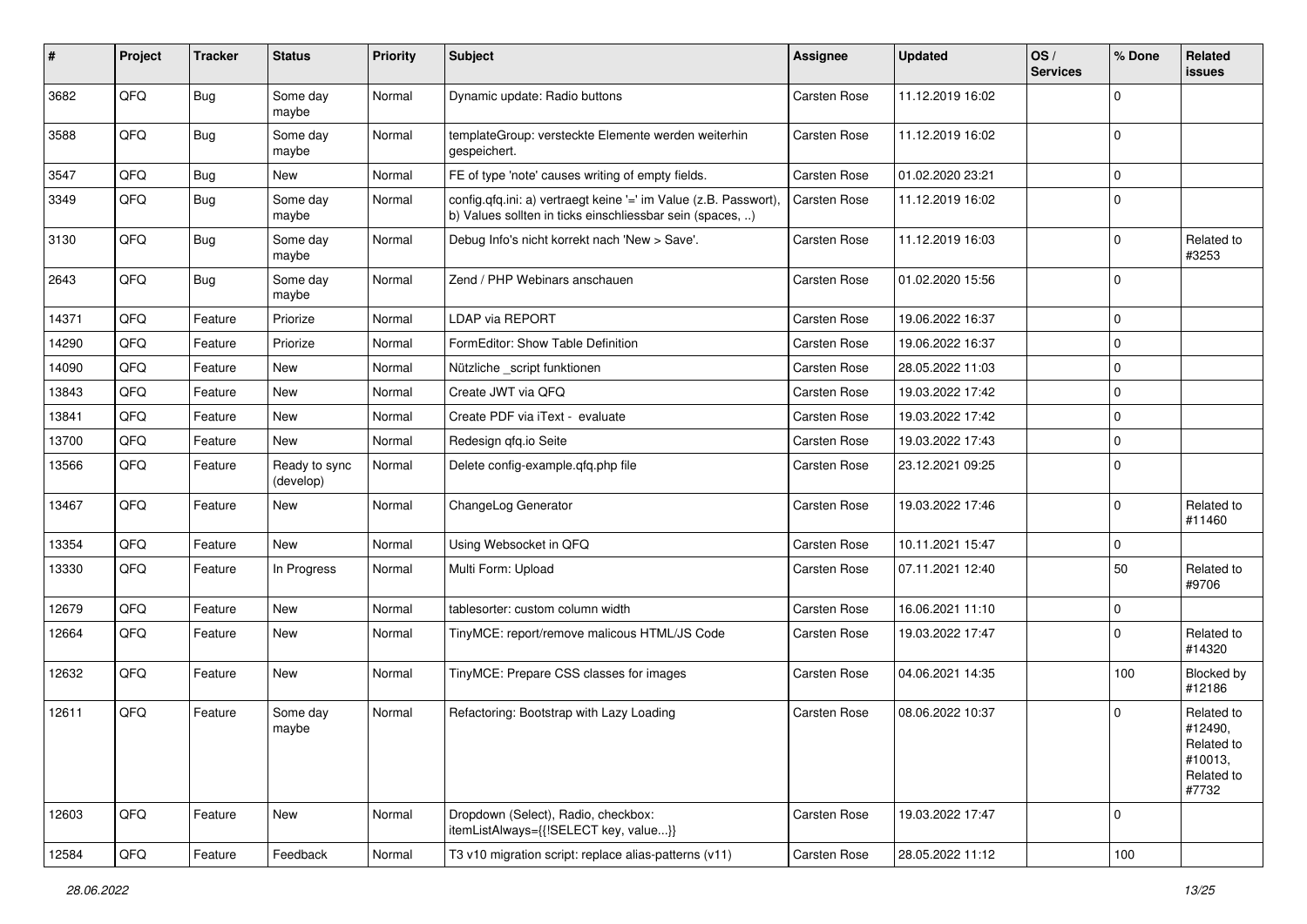| ∥ #   | <b>Project</b> | <b>Tracker</b> | <b>Status</b>     | <b>Priority</b> | <b>Subject</b>                                                                                                 | Assignee            | <b>Updated</b>   | OS/<br><b>Services</b> | % Done      | Related<br><b>issues</b>                                               |
|-------|----------------|----------------|-------------------|-----------------|----------------------------------------------------------------------------------------------------------------|---------------------|------------------|------------------------|-------------|------------------------------------------------------------------------|
| 12504 | QFQ            | Feature        | Priorize          | Normal          | sql.log: report fe.id                                                                                          | Carsten Rose        | 05.05.2021 22:09 |                        | $\Omega$    |                                                                        |
| 12503 | QFQ            | Feature        | Priorize          | Normal          | Detect dangerous UPDATE statement with missing WHERE                                                           | <b>Carsten Rose</b> | 05.05.2021 22:09 |                        | $\Omega$    |                                                                        |
| 12480 | QFQ            | Feature        | <b>New</b>        | Normal          | If QFQ upgrade is running, block further request                                                               | Carsten Rose        | 03.05.2021 20:45 |                        | $\mathbf 0$ |                                                                        |
| 12477 | QFQ            | Feature        | New               | Normal          | Support for refactoring: Form, FormElement, diverse<br>Tabellen/Spalten, tt-content Records                    | Carsten Rose        | 03.05.2021 20:45 |                        | $\Omega$    |                                                                        |
| 12474 | QFQ            | Feature        | <b>New</b>        | Normal          | Check BaseConfigURL if it is given and the the last char is '/'                                                | Carsten Rose        | 03.05.2021 20:45 |                        | $\Omega$    |                                                                        |
| 12465 | QFQ            | Feature        | <b>New</b>        | Normal          | QFQ Function: use in FE to fill StoreRecord                                                                    | Carsten Rose        | 05.05.2021 21:58 |                        | $\Omega$    |                                                                        |
| 12452 | QFQ            | Feature        | Priorize          | Normal          | BaseURL: alsways with '/' at the end                                                                           | <b>Carsten Rose</b> | 19.06.2022 13:45 |                        | $\Omega$    | Related to<br>#10782                                                   |
| 12440 | QFQ            | Feature        | In Progress       | Normal          | Typo3 V10 upgrade (durchfuehren und testen)                                                                    | Carsten Rose        | 21.03.2022 09:53 |                        | 50          | Related to<br>#12357,<br>Related to<br>#12067,<br>Related to<br>#10661 |
| 12439 | QFQ            | Feature        | In Progress       | Normal          | TinyMCE Paste from Word & Character Count/Limit                                                                | Carsten Rose        | 05.05.2021 22:15 |                        | $\Omega$    |                                                                        |
| 12413 | QFQ            | Feature        | <b>New</b>        | Normal          | STORE_TYPO3: enhance for {{be_users.email:T}},<br>{{fe_users.email:T}}                                         | Carsten Rose        | 03.05.2021 20:45 |                        | $\Omega$    | Related to<br>#12412,<br>Related to<br>#10012                          |
| 12412 | QFQ            | Feature        | <b>New</b>        | Normal          | Action/Escape qualifier 'e' (empty), '0': if given, an empty<br>string (or '0') will be treated as 'not found' | Carsten Rose        | 08.05.2021 09:40 |                        | $\Omega$    | Related to<br>#12413.<br>Related to<br>#10012                          |
| 12400 | QFQ            | Feature        | <b>New</b>        | Normal          | Tutorial ist in QFQ Doku, Wird in der Suche gefunden, es<br>gibt aber kein Menupunkt - Inhalt ueberpruefen     | Carsten Rose        | 03.05.2021 20:45 |                        | $\Omega$    |                                                                        |
| 12337 | QFQ            | Feature        | Some day<br>maybe | Normal          | Database.php: better caching                                                                                   | Carsten Rose        | 16.09.2021 15:10 |                        | $\Omega$    |                                                                        |
| 12330 | QFQ            | Feature        | <b>New</b>        | Normal          | Copy to input field / text area / TinyMCE                                                                      | Carsten Rose        | 07.04.2021 09:01 |                        | $\Omega$    |                                                                        |
| 12315 | QFQ            | Feature        | Some day<br>maybe | Normal          | Form History (Diffs) / Backups                                                                                 | Carsten Rose        | 16.09.2021 15:10 |                        | $\Omega$    |                                                                        |
| 12269 | QFQ            | Feature        | <b>New</b>        | Normal          | 2FA - Login                                                                                                    | <b>Carsten Rose</b> | 03.05.2021 20:45 |                        | $\Omega$    |                                                                        |
| 12163 | QFQ            | Feature        | New               | Normal          | Checkbox: table wrap                                                                                           | <b>Carsten Rose</b> | 03.05.2021 20:51 |                        | $\Omega$    |                                                                        |
| 12162 | QFQ            | Feature        | New               | Normal          | FE.type=sendmail: personalized mailing (several mails) via<br>template                                         | <b>Carsten Rose</b> | 03.05.2021 20:45 |                        | $\Omega$    |                                                                        |
| 12146 | QFQ            | Feature        | New               | Normal          | Autocron Job: Anzeigen wann der naechste Job ausgefuehrt<br>wird, resp das er nicht ausgefuehrt wird           | Carsten Rose        | 15.03.2021 15:23 |                        | $\Omega$    |                                                                        |
| 12119 | QFQ            | Feature        | New               | Normal          | AS paged: error message missing if there ist no 'r' argument.   Carsten Rose                                   |                     | 03.05.2021 20:51 |                        | $\Omega$    |                                                                        |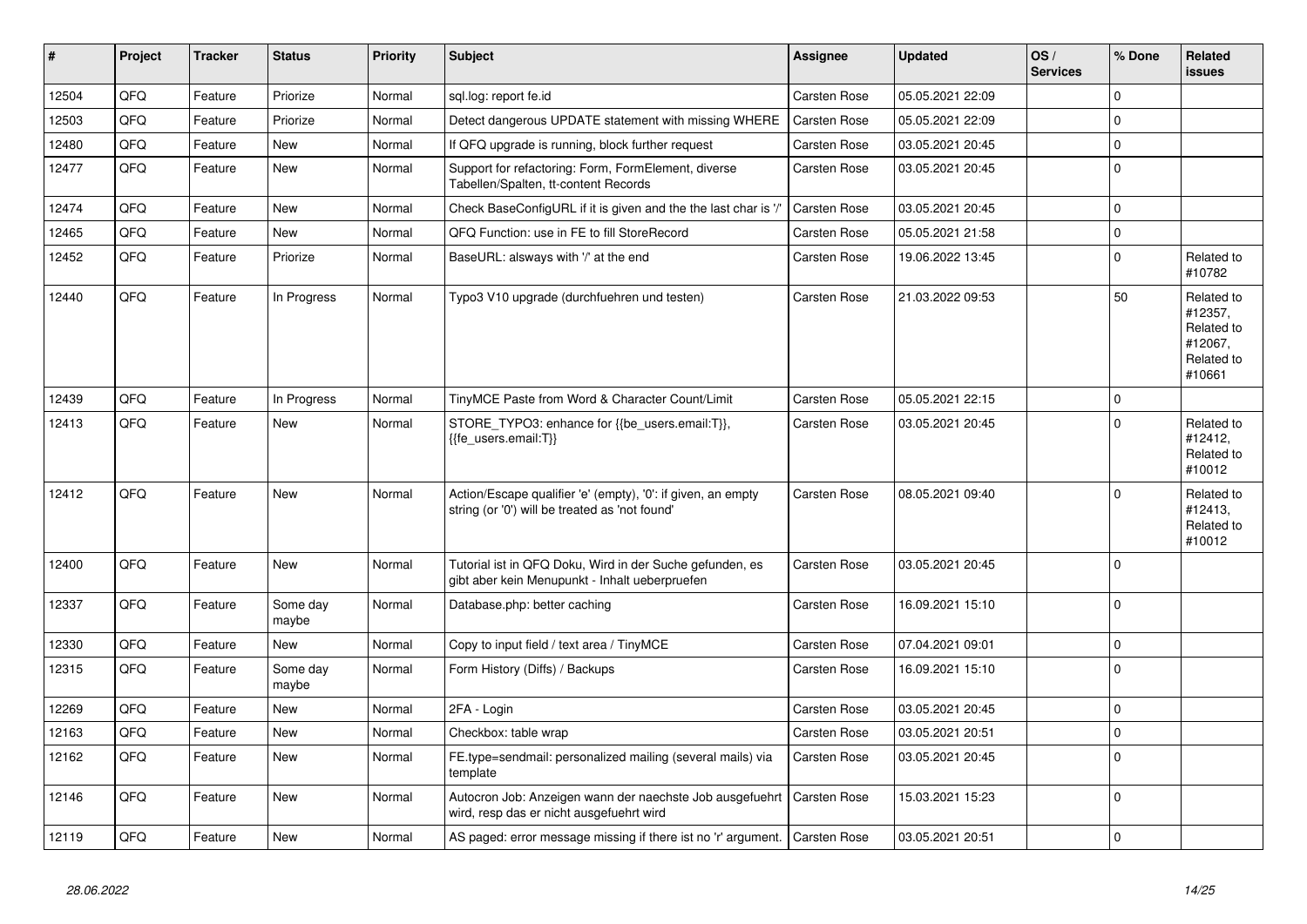| #     | Project | <b>Tracker</b> | <b>Status</b>     | <b>Priority</b> | <b>Subject</b>                                                                                       | Assignee                                               | <b>Updated</b>   | OS/<br><b>Services</b> | % Done      | Related<br><b>issues</b>                     |                      |
|-------|---------|----------------|-------------------|-----------------|------------------------------------------------------------------------------------------------------|--------------------------------------------------------|------------------|------------------------|-------------|----------------------------------------------|----------------------|
| 12109 | QFQ     | Feature        | New               | Normal          | Donwload Link: Plain, SIP, Persistent Link, Peristent SIP -<br>new notation                          | Carsten Rose                                           | 03.05.2021 20:45 |                        | $\mathbf 0$ | Related to<br>#12085                         |                      |
| 12024 | QFQ     | Feature        | New               | Normal          | Excel Export: text columns by default decode<br>htmlspeciachar()                                     | Carsten Rose                                           | 17.02.2021 23:55 |                        | $\mathbf 0$ | Related to<br>#12022                         |                      |
| 12023 | QFQ     | Feature        | New               | Normal          | MySQL Stored Precdure: QDECODESPECIALCHAR()                                                          | Carsten Rose                                           | 16.02.2021 11:16 |                        | $\mathbf 0$ | Related to<br>#12022                         |                      |
| 11980 | QFQ     | Feature        | In Progress       | Normal          | protected verzeichnis MUSS geschützt werden                                                          | Carsten Rose                                           | 07.09.2021 13:30 |                        | $\mathbf 0$ |                                              |                      |
| 11955 | QFQ     | Feature        | New               | Normal          | subrecord: new title option to set <th> attributes - e.g. to<br/>customize tablesorter options.</th> | attributes - e.g. to<br>customize tablesorter options. | Carsten Rose     | 03.05.2021 20:47       |             | $\mathbf 0$                                  | Related to<br>#11775 |
| 11775 | QFQ     | Feature        | New               | Normal          | Subrecord Tooltip pro Feld                                                                           | Carsten Rose                                           | 18.12.2020 15:22 |                        | $\mathbf 0$ | Related to<br>#11955                         |                      |
| 11747 | QFQ     | Feature        | <b>New</b>        | Normal          | Maintenance Page with Redirect                                                                       | Carsten Rose                                           | 03.05.2021 20:47 |                        | $\mathbf 0$ | Related to<br>#11741                         |                      |
| 11702 | QFQ     | Feature        | New               | Normal          | HTML Special Char makes no sense for 'allbut' if '&' is<br>forbidden                                 | Carsten Rose                                           | 07.12.2021 16:35 |                        | $\mathbf 0$ | Related to<br>#5112,<br>Related to<br>#14320 |                      |
| 11523 | QFQ     | Feature        | New               | Normal          | Mit dynamic Update erkennen, ob Upload gemacht wurde                                                 | Carsten Rose                                           | 13.11.2020 15:07 |                        | $\mathbf 0$ | Related to<br>#9533                          |                      |
| 11516 | QFQ     | Feature        | <b>New</b>        | Normal          | Multi Page Form (Previous/Next Buttons)                                                              | Carsten Rose                                           | 16.03.2021 17:52 |                        | $\mathbf 0$ |                                              |                      |
| 11504 | QFQ     | Feature        | New               | Normal          | Dynamic Update: Button text update for 'Save',' Close' &<br>'Delete'                                 | Carsten Rose                                           | 12.11.2020 23:44 |                        | $\mathbf 0$ |                                              |                      |
| 11460 | QFQ     | Feature        | New               | Normal          | Easier creation of changelog: gitchangelog                                                           | Carsten Rose                                           | 12.06.2021 10:20 |                        | $\mathbf 0$ | Related to<br>#13467                         |                      |
| 11323 | QFQ     | Feature        | Some day<br>maybe | Normal          | Report Frontend Editor Modal + Codemirror                                                            | Carsten Rose                                           | 16.09.2021 15:10 |                        | $\mathbf 0$ | Related to<br>#11036                         |                      |
| 11322 | QFQ     | Feature        | Some day<br>maybe | Normal          | Form Element JSON - (multiline parameter field)                                                      | Carsten Rose                                           | 16.09.2021 15:10 |                        | $\mathbf 0$ |                                              |                      |
| 11320 | QFQ     | Feature        | Priorize          | Normal          | Typo3 Version 10 support                                                                             | Carsten Rose                                           | 05.05.2021 22:09 |                        | $\mathbf 0$ |                                              |                      |
| 11217 | QFQ     | Feature        | Some day<br>maybe | Normal          | <b>Extend Script Functionality</b>                                                                   | Carsten Rose                                           | 16.09.2021 15:10 |                        | $\mathbf 0$ |                                              |                      |
| 11080 | QFQ     | Feature        | New               | Normal          | Send MQTT messages                                                                                   | Carsten Rose                                           | 29.08.2020 19:49 |                        | $\mathsf 0$ |                                              |                      |
| 11076 | QFQ     | Feature        | In Progress       | Normal          | SELECT  AS _websocket                                                                                | Carsten Rose                                           | 30.08.2020 17:49 |                        | $\mathsf 0$ |                                              |                      |
| 11036 | QFQ     | Feature        | Some day<br>maybe | Normal          | inline report editor permissions                                                                     | Carsten Rose                                           | 16.09.2021 15:09 |                        | $\mathbf 0$ | Related to<br>#11323                         |                      |
| 10996 | QFQ     | Feature        | New               | Normal          | Download video via sip: no seek                                                                      | Carsten Rose                                           | 12.08.2020 14:18 |                        | $\mathbf 0$ |                                              |                      |
| 10979 | QFQ     | Feature        | New               | Normal          | Ajax Calls an API - dataReport                                                                       | Carsten Rose                                           | 11.05.2022 12:15 |                        | $\mathsf 0$ |                                              |                      |
| 10976 | QFG     | Feature        | New               | Normal          | Excel Export Verbesserungen                                                                          | Carsten Rose                                           | 06.08.2020 10:56 |                        | $\pmb{0}$   |                                              |                      |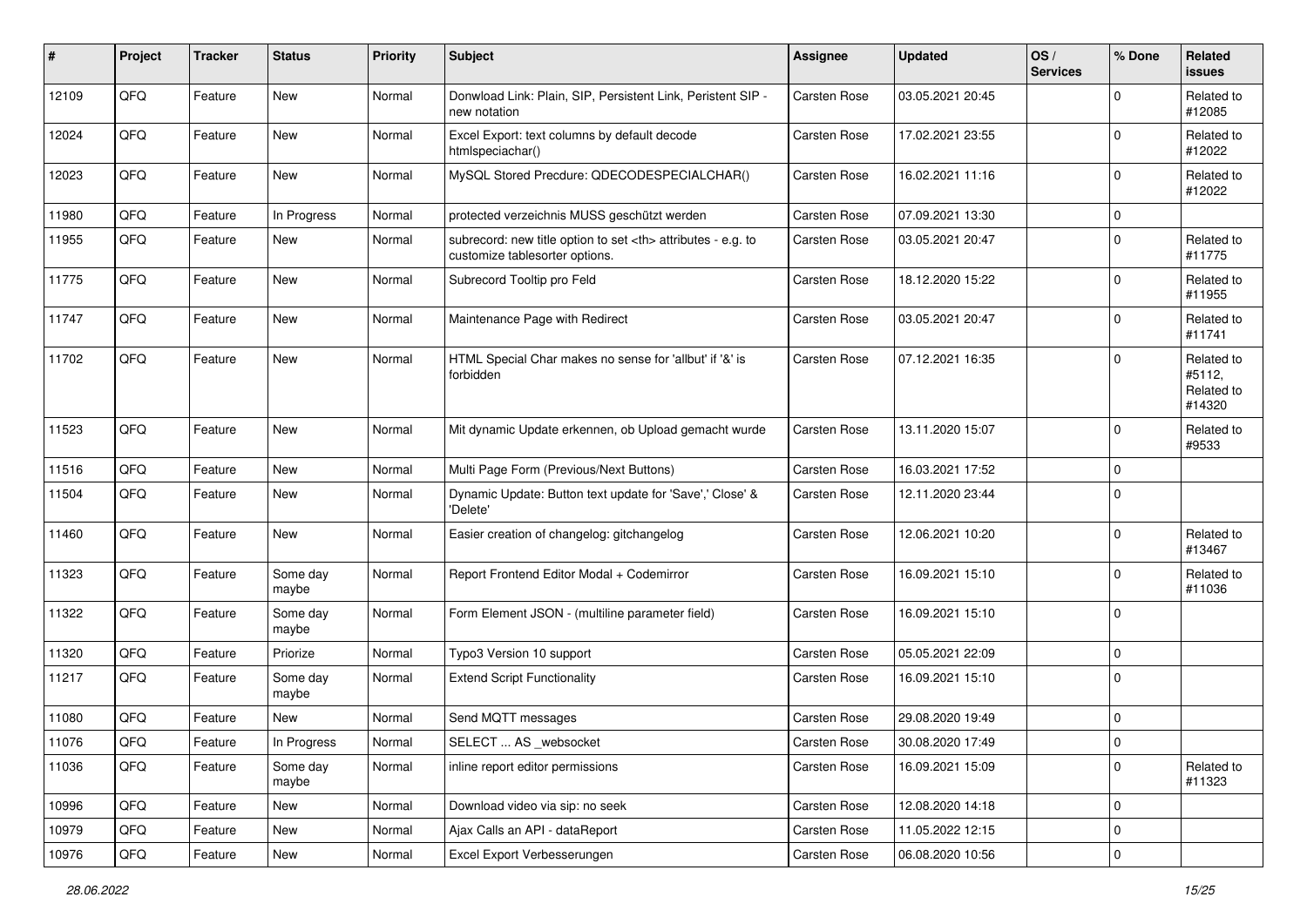| #     | Project | <b>Tracker</b> | <b>Status</b>     | <b>Priority</b> | Subject                                                                                  | Assignee            | <b>Updated</b>   | OS/<br><b>Services</b> | % Done       | Related<br><b>issues</b>                                               |
|-------|---------|----------------|-------------------|-----------------|------------------------------------------------------------------------------------------|---------------------|------------------|------------------------|--------------|------------------------------------------------------------------------|
| 10819 | QFQ     | Feature        | New               | Normal          | Persistent SIP - second try                                                              | Carsten Rose        | 29.06.2020 23:02 |                        | <sup>0</sup> | Related to<br>#6261                                                    |
| 10793 | QFQ     | Feature        | In Progress       | Normal          | <b>Update NPM Packages</b>                                                               | <b>Carsten Rose</b> | 07.09.2021 13:25 |                        | 30           |                                                                        |
| 10745 | QFQ     | Feature        | Some day<br>maybe | Normal          | <b>Tablesorter Excel Export</b>                                                          | Carsten Rose        | 16.09.2021 15:09 |                        | 0            |                                                                        |
| 10716 | QFQ     | Feature        | Some day<br>maybe | Normal          | Business Logic mit Externen Skripten                                                     | <b>Carsten Rose</b> | 16.09.2021 15:10 |                        | $\Omega$     | Related to<br>#10713,<br>Related to<br>#8217                           |
| 10714 | QFQ     | Feature        | New               | Normal          | multi Table Form                                                                         | <b>Carsten Rose</b> | 16.03.2021 18:44 |                        | $\mathbf 0$  |                                                                        |
| 10593 | QFQ     | Feature        | <b>New</b>        | Normal          | label2: text behind input element                                                        | Carsten Rose        | 16.05.2020 10:57 |                        | 0            |                                                                        |
| 10443 | QFQ     | Feature        | In Progress       | Normal          | Konzept_api / _live                                                                      | <b>Carsten Rose</b> | 07.05.2020 09:39 |                        | $\mathbf 0$  |                                                                        |
| 10119 | QFQ     | Feature        | New               | Normal          | Dropdown (selectlist) & TypeAhead: format and catagorize<br>list                         | <b>Carsten Rose</b> | 07.05.2020 09:36 |                        | $\Omega$     |                                                                        |
| 10116 | QFQ     | Feature        | Some day<br>maybe | Normal          | TypeAhead: Tag - show inside 'input' element                                             | <b>Carsten Rose</b> | 16.09.2021 15:09 |                        | $\Omega$     |                                                                        |
| 10115 | QFQ     | Feature        | <b>New</b>        | Normal          | TypeAhead: static list                                                                   | <b>Carsten Rose</b> | 26.02.2020 16:42 |                        | 100          |                                                                        |
| 10095 | QFQ     | Feature        | Some day<br>maybe | Normal          | Generic Gitlab Integration into QFQ                                                      | Carsten Rose        | 16.09.2021 15:10 |                        | $\mathbf 0$  |                                                                        |
| 10080 | QFQ     | Feature        | <b>New</b>        | Normal          | Popup on 'save' / 'close': configure dialog (answer<br>yes/no/cancle/)                   | <b>Carsten Rose</b> | 28.03.2021 20:52 |                        | $\Omega$     | Is duplicate<br>of #12262                                              |
| 10015 | QFQ     | Feature        | Priorize          | Normal          | Monospace in Textarea                                                                    | <b>Carsten Rose</b> | 03.02.2020 13:40 |                        | $\Omega$     |                                                                        |
| 10014 | QFQ     | Feature        | New               | Normal          | Manual.rst: describe behaviour and process order of<br>fillStoreVar, slaveId, sqlBefore, | <b>Carsten Rose</b> | 01.02.2020 22:31 |                        | $\Omega$     |                                                                        |
| 10013 | QFQ     | Feature        | Some day<br>maybe | Normal          | FE.typ=editor: CodeMirror                                                                | Carsten Rose        | 08.06.2022 10:37 |                        | $\Omega$     | Related to<br>#12611,<br>Related to<br>#12490,<br>Related to<br>#7732  |
| 10012 | QFQ     | Feature        | Priorize          | Normal          | redirectAllMailTo: {{beEmail:T}}                                                         | <b>Carsten Rose</b> | 08.05.2021 09:54 |                        | $\Omega$     | Related to<br>#12412,<br>Related to<br>#12413,<br>Related to<br>#10011 |
| 10011 | QFQ     | Feature        | Priorize          | Normal          | Offer new STORE TYPO3 Variable 'beUser', 'beEmail'                                       | <b>Carsten Rose</b> | 08.05.2021 09:51 |                        | $\Omega$     | Related to<br>#10012,<br>Related to<br>#12511                          |
| 10005 | QFG     | Feature        | Priorize          | Normal          | Report / special column name:  AS _calendar                                              | Carsten Rose        | 03.06.2020 17:28 |                        | $\mathbf 0$  |                                                                        |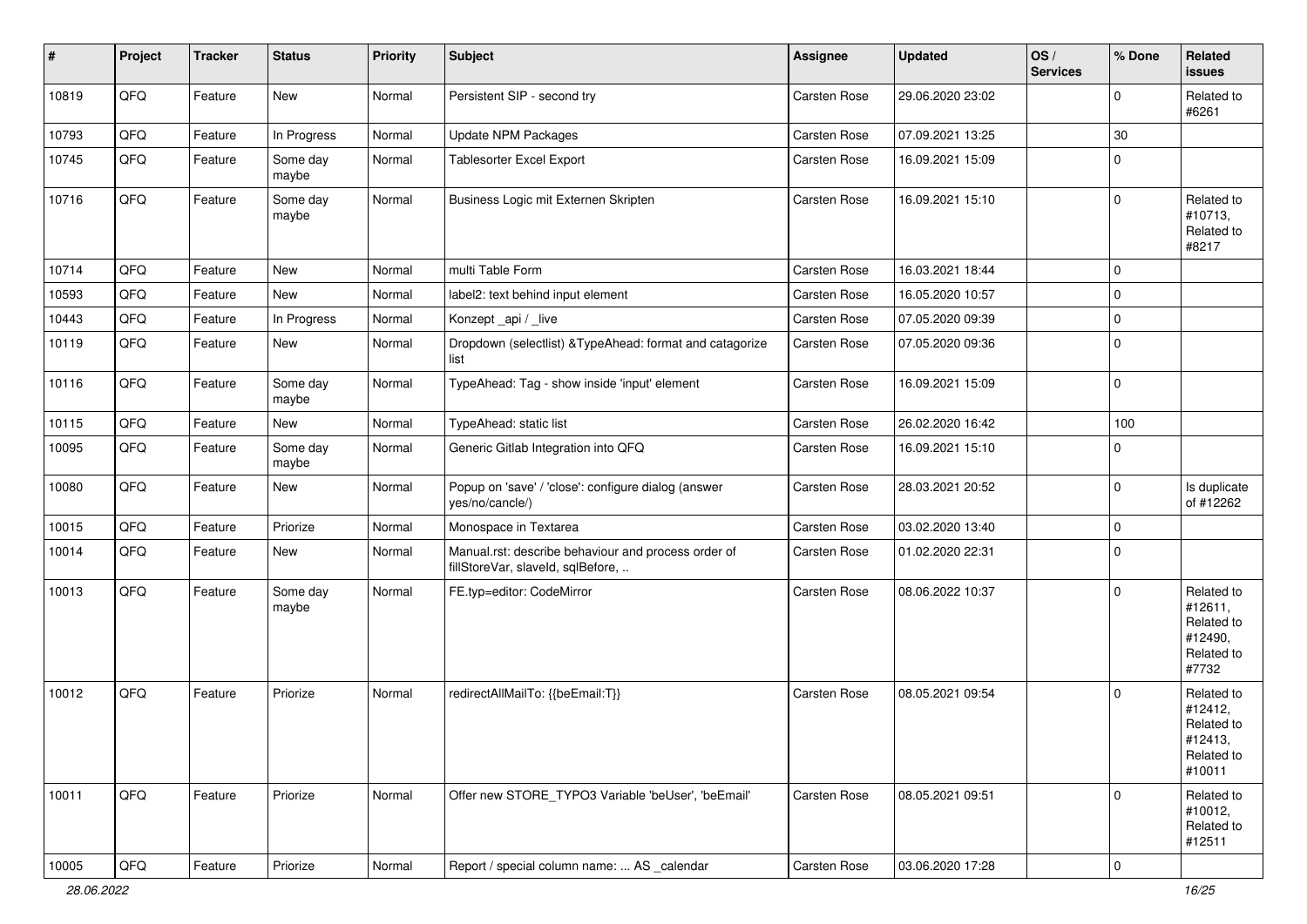| $\vert$ # | Project | <b>Tracker</b> | <b>Status</b>     | <b>Priority</b> | <b>Subject</b>                                                                                                                        | Assignee            | <b>Updated</b>   | OS/<br><b>Services</b> | % Done         | Related<br>issues                                                    |
|-----------|---------|----------------|-------------------|-----------------|---------------------------------------------------------------------------------------------------------------------------------------|---------------------|------------------|------------------------|----------------|----------------------------------------------------------------------|
| 9983      | QFQ     | Feature        | New               | Normal          | Report Notation: new keyword 'range'                                                                                                  | Carsten Rose        | 01.02.2020 15:55 |                        | $\Omega$       |                                                                      |
| 9968      | QFQ     | Feature        | Priorize          | Normal          | Tooltip in Links for Developer                                                                                                        | Carsten Rose        | 01.02.2020 23:17 |                        | $\Omega$       |                                                                      |
| 9928      | QFQ     | Feature        | Priorize          | Normal          | SpecialColumnName: a) Deprecated: ' AS " +tag "', b)<br>New: ' AS "_ <tag1><tag2>"</tag2></tag1>                                      | <b>Carsten Rose</b> | 01.02.2020 23:17 |                        | $\Omega$       | Related to<br>#9929                                                  |
| 9927      | QFQ     | Feature        | New               | Normal          | QFQ Update: a) Update nur machen wenn BE User<br>eingeloggt ist., b) Bei Fehler genaue Meldung welcher<br>Updateschritt Probleme hat. | Carsten Rose        | 22.01.2020 12:59 |                        | $\Omega$       |                                                                      |
| 9900      | QFQ     | Feature        | Priorize          | Normal          | Generic API Call: tt-content record >> JSON                                                                                           | Carsten Rose        | 01.02.2020 10:13 |                        | $\mathbf 0$    |                                                                      |
| 9811      | QFQ     | Feature        | <b>New</b>        | Normal          | Report: tag every n'th row                                                                                                            | Carsten Rose        | 01.02.2020 23:22 |                        | $\Omega$       |                                                                      |
| 9781      | QFQ     | Feature        | New               | Normal          | Button: CSS class to make buttons smaller                                                                                             | Carsten Rose        | 01.02.2020 23:22 |                        | $\mathbf 0$    |                                                                      |
| 9777      | QFQ     | Feature        | New               | Normal          | Logging QFQ Variables                                                                                                                 | Carsten Rose        | 16.12.2019 17:17 |                        | $\overline{0}$ |                                                                      |
| 9707      | QFQ     | Feature        | New               | Normal          | SIP security: encode pageld and check pageld on decode                                                                                | <b>Carsten Rose</b> | 01.02.2020 23:22 |                        | $\mathbf 0$    |                                                                      |
| 9706      | QFQ     | Feature        | <b>New</b>        | Normal          | Multi File Upload (hidden template group)                                                                                             | Carsten Rose        | 01.02.2020 23:22 |                        | $\Omega$       | Related to<br>#7521,<br>Related to<br>#5562,<br>Related to<br>#13330 |
| 9704      | QFQ     | Feature        | Some day<br>maybe | Normal          | Thumbnails Generieren beim Splitten von PDF Files                                                                                     | Carsten Rose        | 11.12.2019 16:01 |                        | $\Omega$       |                                                                      |
| 9668      | QFQ     | Feature        | Priorize          | Normal          | Form.mode: rename 'hidden' to 'hide'                                                                                                  | Carsten Rose        | 05.05.2021 22:14 |                        | $\Omega$       | Related to<br>#6437                                                  |
| 9602      | QFQ     | Feature        | <b>New</b>        | Normal          | Form definition as JSON                                                                                                               | Carsten Rose        | 01.02.2020 23:21 |                        | $\Omega$       | Related to<br>#9600                                                  |
| 9579      | QFQ     | Feature        | Some day<br>maybe | Normal          | Multiform with Process Row                                                                                                            | Carsten Rose        | 11.12.2019 16:01 |                        | $\Omega$       |                                                                      |
| 9537      | QFQ     | Feature        | New               | Normal          | FormEditor: Edit fieldset in FrontEnd                                                                                                 | Carsten Rose        | 01.02.2020 23:22 |                        | $\mathbf 0$    |                                                                      |
| 9394      | QFQ     | Feature        | Priorize          | Normal          | REST: allow for non numerical ids in get requests                                                                                     | Carsten Rose        | 05.05.2021 22:10 |                        | $\Omega$       |                                                                      |
| 9352      | QFQ     | Feature        | <b>New</b>        | Normal          | FE 'Native' fire slaveld, sqlAfter, sqlIns                                                                                            | Carsten Rose        | 01.02.2020 23:22 |                        | $\Omega$       |                                                                      |
| 9348      | QFQ     | Feature        | <b>New</b>        | Normal          | defaultThumbnailSize: pre render thumbnails                                                                                           | Carsten Rose        | 12.06.2021 09:05 |                        | $\Omega$       |                                                                      |
| 9346      | QFQ     | Feature        | Priorize          | Normal          | beforeSave: check if an upload is given                                                                                               | Carsten Rose        | 11.06.2021 21:18 |                        | $\Omega$       |                                                                      |
| 9221      | QFQ     | Feature        | <b>New</b>        | Normal          | typeAhead: Zeichenlimite ausschalten                                                                                                  | Carsten Rose        | 08.05.2021 17:06 |                        | $\Omega$       |                                                                      |
| 9208      | QFQ     | Feature        | New               | Normal          | Manage 'recent' records                                                                                                               | Carsten Rose        | 01.02.2020 23:22 |                        | $\Omega$       |                                                                      |
| 9136      | QFQ     | Feature        | <b>New</b>        | Normal          | Create ZIP files with dynamic PDFs                                                                                                    | Carsten Rose        | 01.02.2020 23:22 |                        | $\Omega$       |                                                                      |
| 9129      | QFQ     | Feature        | New               | Normal          | sqlValidate: Message as notification, not as error                                                                                    | Carsten Rose        | 01.02.2020 23:22 |                        | $\Omega$       | Related to<br>#9128                                                  |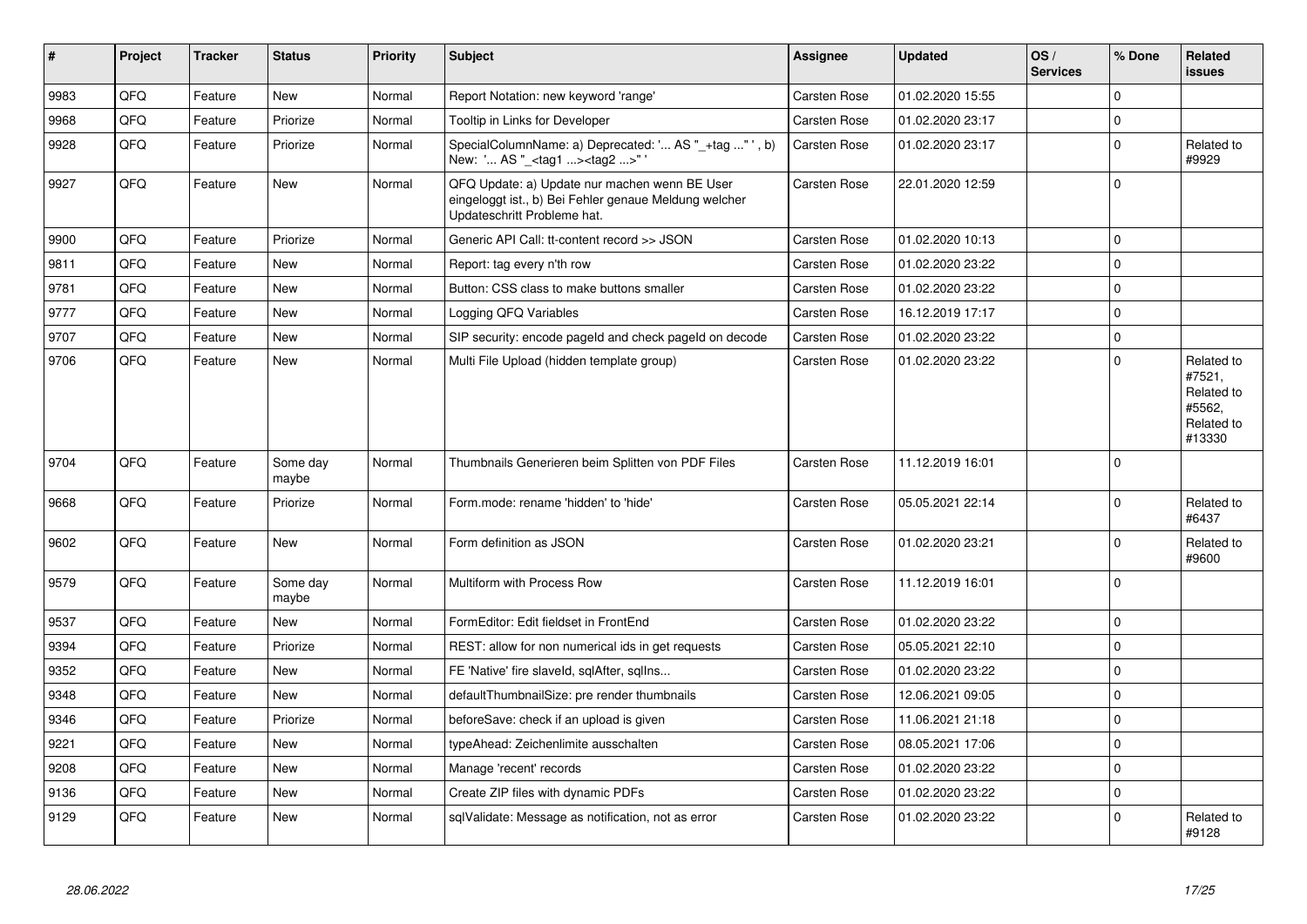| #    | Project | <b>Tracker</b> | <b>Status</b>     | <b>Priority</b> | <b>Subject</b>                                                                                         | <b>Assignee</b>     | <b>Updated</b>   | OS/<br><b>Services</b> | % Done      | Related<br>issues    |
|------|---------|----------------|-------------------|-----------------|--------------------------------------------------------------------------------------------------------|---------------------|------------------|------------------------|-------------|----------------------|
| 9128 | QFQ     | Feature        | <b>New</b>        | Normal          | Error Message: not replaced variables- a) replace back to<br>'{{', b) underline                        | <b>Carsten Rose</b> | 01.02.2020 23:22 |                        | $\Omega$    | Related to<br>#9129  |
| 8975 | QFQ     | Feature        | New               | Normal          | Report Notation: 2.0                                                                                   | <b>Carsten Rose</b> | 01.02.2020 23:22 |                        | $\Omega$    | Related to<br>#8963  |
| 8963 | QFQ     | Feature        | Priorize          | Normal          | Setting values in a store: flexible way                                                                | <b>Carsten Rose</b> | 05.05.2021 22:10 |                        | $\Omega$    | Related to<br>#8975  |
| 8894 | QFQ     | Feature        | Some day<br>maybe | Normal          | Documentation Tags Usable in QFQ Application                                                           | <b>Carsten Rose</b> | 11.12.2019 16:01 |                        | $\Omega$    |                      |
| 8892 | QFQ     | Feature        | Some day<br>maybe | Normal          | Display and Edit SQL Comments in Form Editor                                                           | <b>Carsten Rose</b> | 11.12.2019 16:01 |                        | $\Omega$    |                      |
| 8806 | QFQ     | Feature        | <b>New</b>        | Normal          | SQL Function nl2br                                                                                     | <b>Carsten Rose</b> | 01.02.2020 23:22 |                        | $\Omega$    |                      |
| 8719 | QFQ     | Feature        | <b>New</b>        | Normal          | extraButtonLock: add support for 0/1                                                                   | <b>Carsten Rose</b> | 01.02.2020 23:22 |                        | 0           |                      |
| 8702 | QFQ     | Feature        | <b>New</b>        | Normal          | Load Record which is locked: missing user info                                                         | <b>Carsten Rose</b> | 11.12.2019 16:16 |                        | $\Omega$    | Related to<br>#9789  |
| 8586 | QFQ     | Feature        | Some day<br>maybe | Normal          | QFQ: Enhance Error message for 'record not found'                                                      | <b>Carsten Rose</b> | 16.09.2021 15:10 |                        | $\mathbf 0$ |                      |
| 8585 | QFQ     | Feature        | Priorize          | Normal          | Enhance Error message for 'unknown form'                                                               | <b>Carsten Rose</b> | 01.02.2020 10:13 |                        | $\Omega$    |                      |
| 8584 | QFQ     | Feature        | Priorize          | Normal          | FE 'Action' - never assign to Container (except Template<br>Group)                                     | <b>Carsten Rose</b> | 01.02.2020 10:13 |                        | 0           |                      |
| 8520 | QFQ     | Feature        | Some day<br>maybe | Normal          | Bring QFQ to Composer                                                                                  | <b>Carsten Rose</b> | 16.09.2021 15:10 |                        | $\Omega$    |                      |
| 8336 | QFQ     | Feature        | <b>New</b>        | Normal          | Form > modified > Close New: a) Optional disable popup, b)<br>custom text, c) mode on save: closelstay | <b>Carsten Rose</b> | 01.02.2020 23:22 |                        | $\Omega$    | Related to<br>#8335  |
| 8277 | QFQ     | Feature        | Priorize          | Normal          | fe.parameter.default=                                                                                  | <b>Carsten Rose</b> | 01.02.2020 23:17 |                        | $\Omega$    | Related to<br>#8113  |
| 8217 | QFQ     | Feature        | New               | Normal          | if-elseif-else construct                                                                               | <b>Carsten Rose</b> | 16.03.2021 18:41 |                        | $\Omega$    | Related to<br>#10716 |
| 8187 | QFQ     | Feature        | New               | Normal          | Subrecord: enable/hide new button - make new/edit/delete<br>customizeable.                             | <b>Carsten Rose</b> | 06.03.2021 18:44 |                        | $\Omega$    | Related to<br>#11326 |
| 8101 | QFQ     | Feature        | Some day<br>maybe | Normal          | Password hash: support further hashing methods                                                         | <b>Carsten Rose</b> | 16.09.2021 15:10 |                        | $\Omega$    |                      |
| 8089 | QFQ     | Feature        | <b>New</b>        | Normal          | Copy/Paste for FormElements                                                                            | <b>Carsten Rose</b> | 01.02.2020 23:22 |                        | $\Omega$    |                      |
| 8044 | QFQ     | Feature        | Priorize          | Normal          | Transaction: a) Form, b) Report                                                                        | Carsten Rose        | 05.05.2021 22:14 |                        | $\Omega$    | Related to<br>#8043  |
| 8034 | QFQ     | Feature        | Priorize          | Normal          | FormElement 'data': 22.22.2222 should not be accepted                                                  | Carsten Rose        | 01.02.2020 10:13 |                        | $\Omega$    |                      |
| 7924 | QFQ     | Feature        | <b>New</b>        | Normal          | Radio/Checkbox with Tooltip                                                                            | Carsten Rose        | 01.02.2020 23:22 |                        | $\Omega$    |                      |
| 7920 | QFQ     | Feature        | <b>New</b>        | Normal          | FE: Syntax Highlight, Zeinlenumbruch                                                                   | <b>Carsten Rose</b> | 01.02.2020 10:03 |                        | 0           |                      |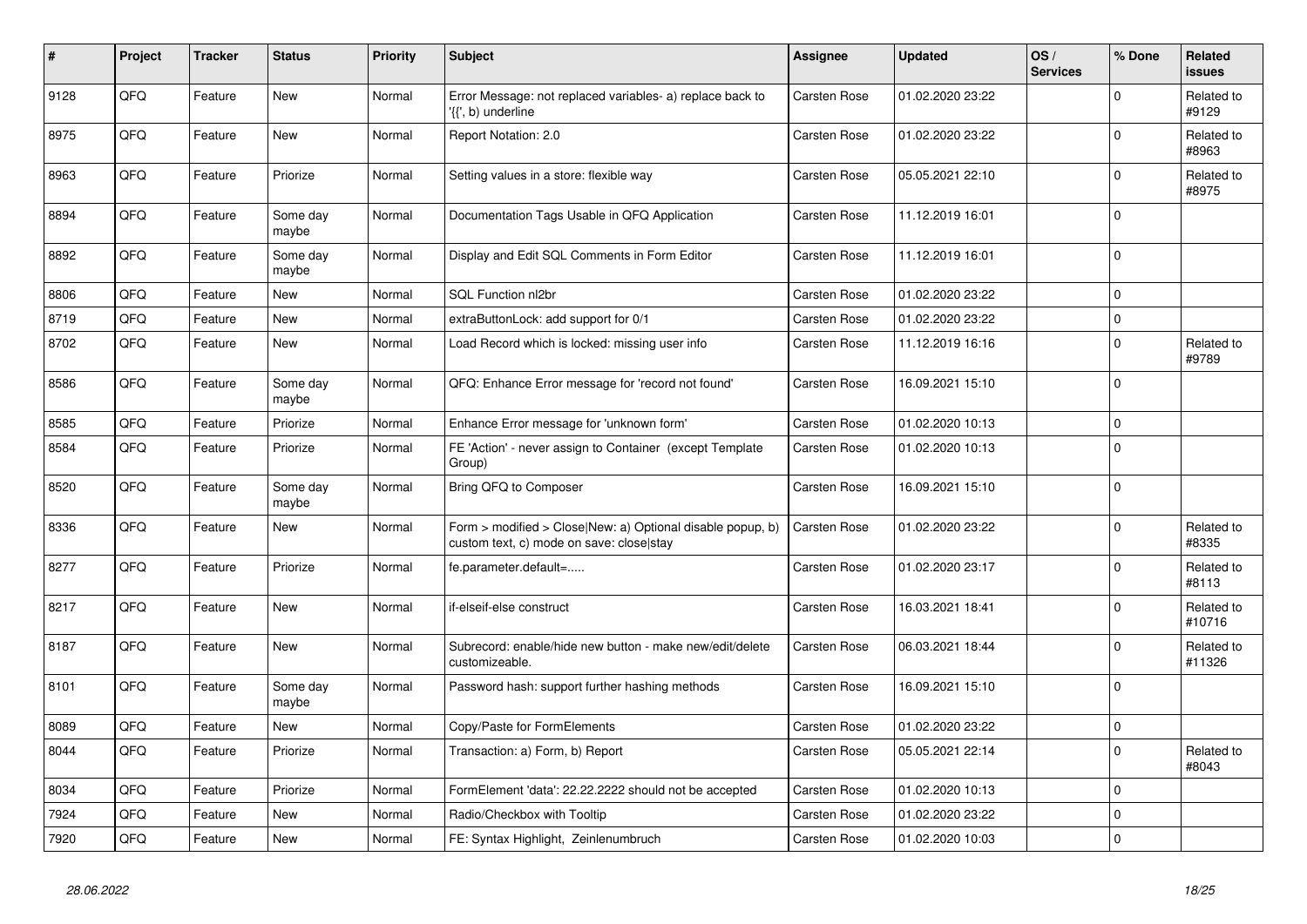| #    | Project | <b>Tracker</b> | <b>Status</b>     | <b>Priority</b> | <b>Subject</b>                                                                                 | <b>Assignee</b>     | <b>Updated</b>   | OS/<br><b>Services</b> | % Done      | Related<br>issues          |
|------|---------|----------------|-------------------|-----------------|------------------------------------------------------------------------------------------------|---------------------|------------------|------------------------|-------------|----------------------------|
| 7812 | QFQ     | Feature        | <b>New</b>        | Normal          | FE 'Subrecord' - new option 'subrecordShowFilter',<br>'subrecordPaging'                        | <b>Carsten Rose</b> | 01.02.2020 23:22 |                        | $\Omega$    |                            |
| 7683 | QFQ     | Feature        | <b>New</b>        | Normal          | Special column names in '{{ SELECT  AS _link }}' should<br>be detected                         | <b>Carsten Rose</b> | 01.02.2020 23:21 |                        | $\mathbf 0$ |                            |
| 7681 | QFQ     | Feature        | New               | Normal          | Optional switch off 'check for modified record'                                                | <b>Carsten Rose</b> | 01.02.2020 23:21 |                        | $\Omega$    |                            |
| 7660 | QFQ     | Feature        | <b>New</b>        | Normal          | IMAP: import mails to DB, move / delete mails                                                  | <b>Carsten Rose</b> | 01.02.2020 09:52 |                        | $\Omega$    |                            |
| 7630 | QFQ     | Feature        | Priorize          | Normal          | detailed error message for simple upload                                                       | <b>Carsten Rose</b> | 01.02.2020 10:13 |                        | 0           |                            |
| 7522 | QFQ     | Feature        | Priorize          | Normal          | Inserting default index.html to folder (Avoid Apache<br>Indexing)                              | <b>Carsten Rose</b> | 01.02.2020 10:13 |                        | $\Omega$    |                            |
| 7521 | QFQ     | Feature        | New               | Normal          | TemplateGroup: fe.type=upload                                                                  | <b>Carsten Rose</b> | 01.02.2020 23:21 |                        | $\mathbf 0$ | Related to<br>#9706        |
| 7520 | QFQ     | Feature        | <b>New</b>        | Normal          | QR Code:  AS _qr ( AS _link)                                                                   | Carsten Rose        | 01.02.2020 23:22 |                        | $\mathbf 0$ |                            |
| 7519 | QFQ     | Feature        | <b>New</b>        | Normal          | Select: Multi                                                                                  | <b>Carsten Rose</b> | 01.02.2020 23:22 |                        | 0           |                            |
| 7481 | QFQ     | Feature        | <b>New</b>        | Normal          | Detect 'BaseUrl' automatically                                                                 | <b>Carsten Rose</b> | 01.02.2020 23:21 |                        | $\mathbf 0$ |                            |
| 7480 | QFQ     | Feature        | New               | Normal          | Record History (Undo / Redo)                                                                   | <b>Carsten Rose</b> | 11.12.2019 16:16 |                        | 0           | Related to<br>#2361        |
| 7453 | QFQ     | Feature        | Some day<br>maybe | Normal          | import / export forms QFQ                                                                      | <b>Carsten Rose</b> | 16.09.2021 15:10 |                        | $\Omega$    |                            |
| 7452 | QFQ     | Feature        | Some day<br>maybe | Normal          | automate deployment new QFQ version                                                            | <b>Carsten Rose</b> | 16.09.2021 15:10 |                        | $\Omega$    |                            |
| 7342 | QFQ     | Feature        | New               | Normal          | add content = hide_this                                                                        | Carsten Rose        | 01.02.2020 23:21 |                        | 0           |                            |
| 7336 | QFQ     | Feature        | Some day<br>maybe | Normal          | PDF Upload: disallow PDFs with specific Meta information                                       | Carsten Rose        | 11.12.2019 16:01 |                        | $\Omega$    |                            |
| 7290 | QFQ     | Feature        | Priorize          | Normal          | FormEditor: title as textarea if LEN(title)>60                                                 | Carsten Rose        | 01.02.2020 10:13 |                        | 0           | <b>Blocked by</b><br>#7682 |
| 7280 | QFQ     | Feature        | New               | Normal          | recently used table                                                                            | <b>Carsten Rose</b> | 01.02.2020 23:21 |                        | $\mathbf 0$ |                            |
| 7239 | QFQ     | Feature        | <b>New</b>        | Normal          | TinyMCE: html tag whitelist                                                                    | <b>Carsten Rose</b> | 01.02.2020 23:21 |                        | 0           | Related to<br>#14320       |
| 7217 | QFQ     | Feature        | Priorize          | Normal          | Download: notice User if `_sip=?` is missing                                                   | <b>Carsten Rose</b> | 01.02.2020 10:13 |                        | $\Omega$    |                            |
| 7175 | QFQ     | Feature        | New               | Normal          | Upload: md5 hash as filename                                                                   | <b>Carsten Rose</b> | 01.02.2020 23:21 |                        | $\mathbf 0$ |                            |
| 7119 | QFG     | Feature        | New               | Normal          | Upload: scaleDownWidth, scaleDownHeight                                                        | Carsten Rose        | 01.02.2020 23:21 |                        | <u>n</u>    |                            |
| 7109 | QFQ     | Feature        | New               | Normal          | Dynamic Updates: row/element hide                                                              | <b>Carsten Rose</b> | 01.02.2020 23:22 |                        | 0           | Has<br>duplicate<br>#4081  |
| 7107 | QFQ     | Feature        | Some day<br>maybe | Normal          | Showcase Registration Tool: Anmeldung / Administration :<br>Liste Anmeldungen / Emaileinaldung | Carsten Rose        | 11.12.2019 16:01 |                        | 0           |                            |
| 7102 | QFQ     | Feature        | New               | Normal          | Comment sign in report: '#' and '--'                                                           | Carsten Rose        | 01.02.2020 23:21 |                        | 0           |                            |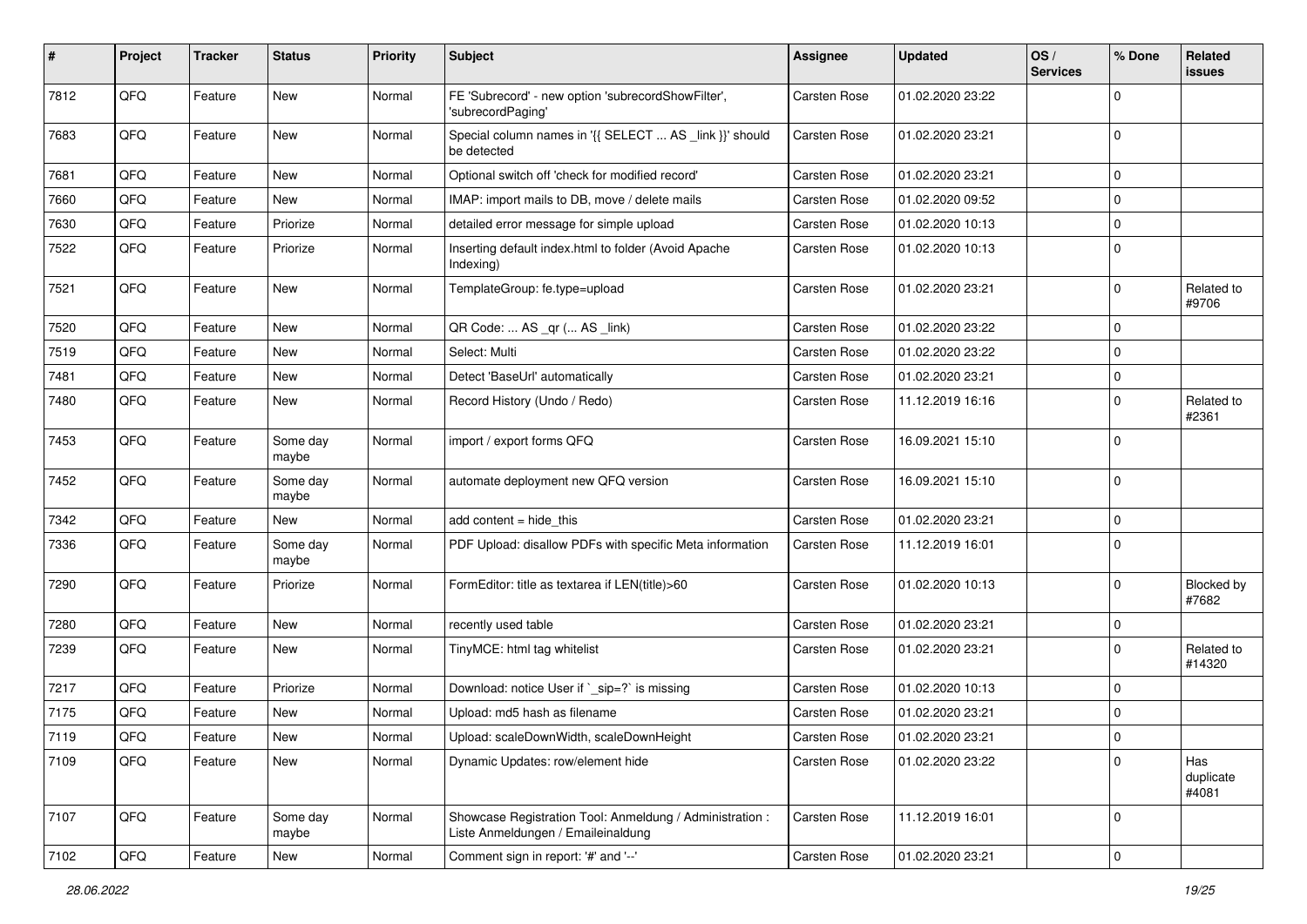| #    | Project | <b>Tracker</b> | <b>Status</b>     | <b>Priority</b> | Subject                                                                                                                    | <b>Assignee</b>     | <b>Updated</b>   | OS/<br><b>Services</b> | % Done      | Related<br><b>issues</b>                    |
|------|---------|----------------|-------------------|-----------------|----------------------------------------------------------------------------------------------------------------------------|---------------------|------------------|------------------------|-------------|---------------------------------------------|
| 7099 | QFQ     | Feature        | New               | Normal          | Redesign FormEditor                                                                                                        | <b>Carsten Rose</b> | 01.02.2020 23:21 |                        | $\Omega$    |                                             |
| 6998 | QFQ     | Feature        | Priorize          | Normal          | Form: with debug=on show column information as tooltip of<br>column label                                                  | <b>Carsten Rose</b> | 01.02.2020 10:13 |                        | $\Omega$    |                                             |
| 6855 | QFQ     | Feature        | New               | Normal          | With {{feUser:U}}!={{feUser:T}}: Save / Delete: only possible<br>with {{feUserSave:U}}='yes' and '{{feUserDelete:U}}='yes' | <b>Carsten Rose</b> | 01.02.2020 23:21 |                        | $\Omega$    |                                             |
| 6765 | QFQ     | Feature        | <b>New</b>        | Normal          | Moeglichkeit via QFQ eigene Logs zu schreiben                                                                              | <b>Carsten Rose</b> | 01.02.2020 23:21 |                        | $\Omega$    |                                             |
| 6723 | QFQ     | Feature        | New               | Normal          | Report QFQ Installation and Version                                                                                        | <b>Carsten Rose</b> | 12.06.2021 09:07 |                        | $\mathbf 0$ |                                             |
| 6715 | QFQ     | Feature        | Some day<br>maybe | Normal          | Code-Refactoring: dbArray vereinheitlichen                                                                                 | Carsten Rose        | 11.12.2019 16:02 |                        | $\Omega$    |                                             |
| 6609 | QFQ     | Feature        | New               | Normal          | Formlet: JSON API erweitern                                                                                                | <b>Carsten Rose</b> | 01.02.2020 23:21 |                        | 50          |                                             |
| 6602 | QFQ     | Feature        | New               | Normal          | Formlet: in Report auf Mausklick ein mini-form oeffnen                                                                     | <b>Carsten Rose</b> | 11.12.2019 16:16 |                        | $\Omega$    |                                             |
| 6594 | QFQ     | Feature        | <b>New</b>        | Normal          | Excel: on download, check if there is a valid sip                                                                          | <b>Carsten Rose</b> | 01.02.2020 23:21 |                        | $\Omega$    |                                             |
| 6437 | QFQ     | Feature        | <b>New</b>        | Normal          | Neuer Mode Button bei FormElementen                                                                                        | Carsten Rose        | 01.02.2020 23:21 |                        | $\Omega$    | Related to<br>#9668,<br>Blocked by<br>#9678 |
| 6292 | QFQ     | Feature        | <b>New</b>        | Normal          | Download: File speichern mit Hash aber original Filename in<br>der Datenbank vermerken fuer Downloads                      | <b>Carsten Rose</b> | 01.02.2020 23:21 |                        | 0           |                                             |
| 6289 | QFQ     | Feature        | <b>New</b>        | Normal          | Form: Log                                                                                                                  | <b>Carsten Rose</b> | 01.02.2020 23:21 |                        | $\Omega$    |                                             |
| 6261 | QFQ     | Feature        | New               | Normal          | Persistent SIP                                                                                                             | Carsten Rose        | 12.06.2021 09:07 |                        | $\Omega$    | Related to<br>#10819                        |
| 6250 | QFQ     | Feature        | In Progress       | Normal          | Enhance layout: a) Subrecord, b) Subrecord-Title                                                                           | <b>Carsten Rose</b> | 01.02.2020 23:22 |                        | $\Omega$    | Related to<br>#5391                         |
| 5983 | QFQ     | Feature        | Some day<br>maybe | Normal          | Form Submit (save & update): normalize date/-time FE                                                                       | Carsten Rose        | 01.02.2020 23:19 |                        | $\Omega$    |                                             |
| 5942 | QFQ     | Feature        | Priorize          | Normal          | 'L' and 'type': append to links, generate via '_link' by using<br>'u:' .                                                   | <b>Carsten Rose</b> | 01.02.2020 10:13 |                        | $\mathbf 0$ |                                             |
| 5894 | QFQ     | Feature        | Feedback          | Normal          | Typeahead in Report: show/hide rows dynamically                                                                            | <b>Carsten Rose</b> | 18.02.2022 08:50 |                        | $\Omega$    | Related to<br>#5893.<br>Related to<br>#5885 |
| 5852 | QFQ     | Feature        | Some day<br>maybe | Normal          | Logging: mail.log / sql.log - im FE anzeigen und via AJAX<br>aktualisieren                                                 | <b>Carsten Rose</b> | 01.02.2020 23:19 |                        | $\Omega$    | Related to<br>#5885                         |
| 5782 | QFQ     | Feature        | New               | Normal          | NextCloud API                                                                                                              | Carsten Rose        | 01.02.2020 10:02 |                        | $\mathbf 0$ |                                             |
| 5695 | QFQ     | Feature        | In Progress       | Normal          | Multiform                                                                                                                  | Carsten Rose        | 02.01.2021 18:38 |                        | $\Omega$    |                                             |
| 5665 | QFQ     | Feature        | Some day<br>maybe | Normal          | Versuch das '{{!' nicht mehr noetig ist.                                                                                   | <b>Carsten Rose</b> | 01.02.2020 23:20 |                        | $\Omega$    | Related to<br>#7432,<br>Related to<br>#7434 |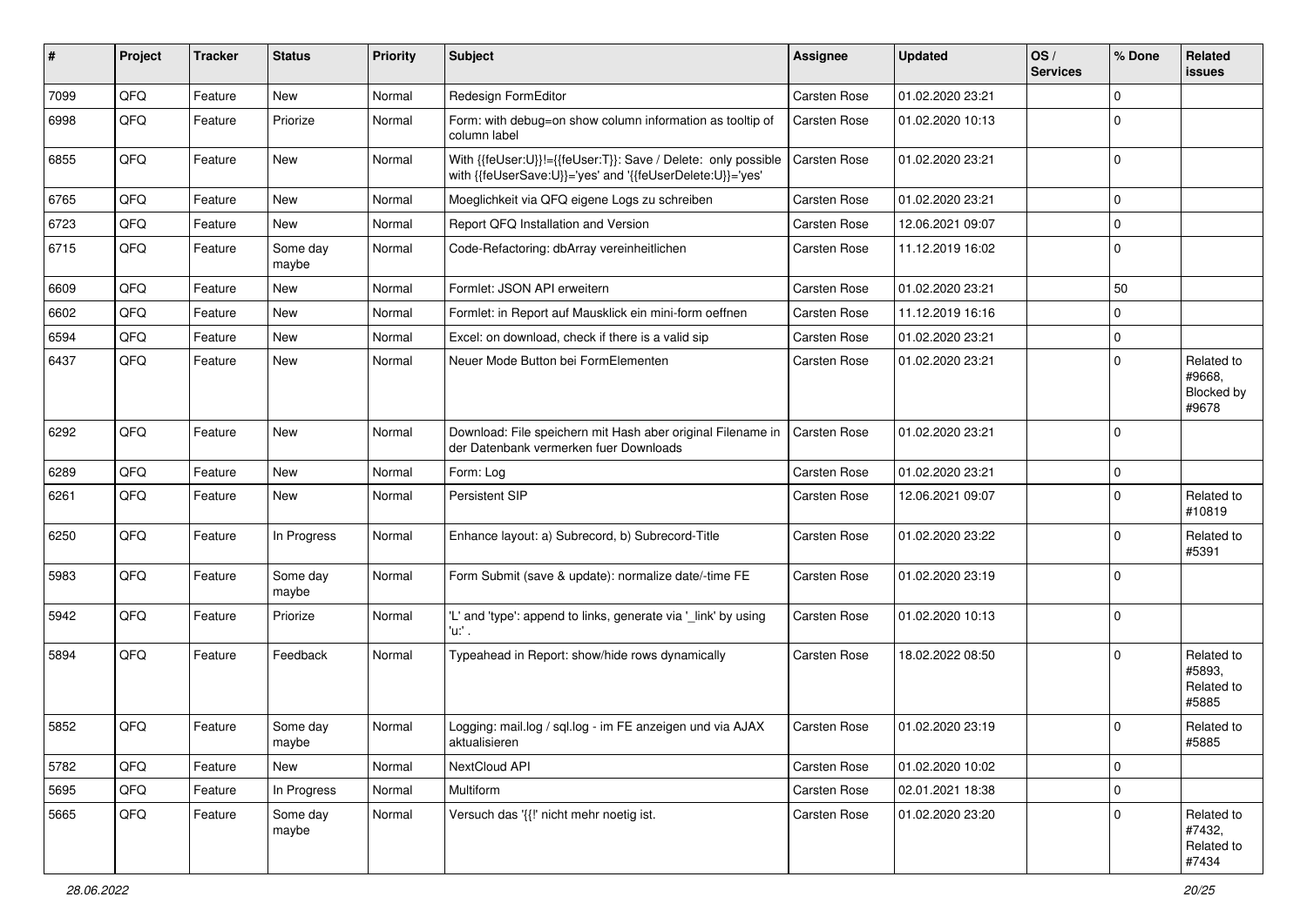| $\pmb{\sharp}$ | Project | <b>Tracker</b> | <b>Status</b>     | <b>Priority</b> | <b>Subject</b>                                                                                                          | Assignee            | <b>Updated</b>   | OS/<br><b>Services</b> | % Done      | Related<br>issues    |
|----------------|---------|----------------|-------------------|-----------------|-------------------------------------------------------------------------------------------------------------------------|---------------------|------------------|------------------------|-------------|----------------------|
| 5579           | QFQ     | Feature        | Some day<br>maybe | Normal          | Enhance Doc / Presentation: variable type 'link column type'                                                            | <b>Carsten Rose</b> | 01.02.2020 23:19 |                        | $\Omega$    |                      |
| 5548           | QFQ     | Feature        | Some day<br>maybe | Normal          | 801 Textfiles/Scriptfiles als Thumbnail                                                                                 | <b>Carsten Rose</b> | 07.03.2022 16:26 |                        | $\Omega$    |                      |
| 5480           | QFQ     | Feature        | Some day<br>maybe | Normal          | QFQ: Dokumentation mit Screenshots versehen                                                                             | Carsten Rose        | 01.02.2020 23:20 |                        | $\Omega$    | Related to<br>#9879  |
| 5428           | QFQ     | Feature        | Some day<br>maybe | Normal          | secure thumbnail: late render on access.                                                                                | Carsten Rose        | 01.02.2020 23:20 |                        | $\Omega$    |                      |
| 5345           | QFQ     | Feature        | New               | Normal          | Report: UPDATE / INSERT / DELETE statements should<br>trigger subqueries, depending on the result.                      | Carsten Rose        | 27.05.2020 16:11 |                        | $\Omega$    |                      |
| 5132           | QFQ     | Feature        | Some day<br>maybe | Normal          | Error Message sendmail missing attachment: more details                                                                 | <b>Carsten Rose</b> | 01.02.2020 23:19 |                        | $\mathbf 0$ |                      |
| 5131           | QFQ     | Feature        | New               | Normal          | Activate Spin Gear ('wait/busy' indicator) via LINK attribute                                                           | Carsten Rose        | 01.02.2020 23:21 |                        | $\Omega$    |                      |
| 4956           | QFQ     | Feature        | Some day<br>maybe | Normal          | Sendmail: Benutzerdefinierte Headers                                                                                    | Carsten Rose        | 11.12.2019 16:02 |                        | $\mathbf 0$ |                      |
| 4872           | QFQ     | Feature        | Some day<br>maybe | Normal          | Fields of Typo3 page available in STORE TYPO3                                                                           | Carsten Rose        | 01.02.2020 23:19 |                        | $\Omega$    |                      |
| 4869           | QFQ     | Feature        | Some day<br>maybe | Normal          | Dynamic Update (show, hide, readonly?, required?) for<br><b>Template Group Elements</b>                                 | Carsten Rose        | 01.02.2020 23:19 |                        | $\Omega$    | Related to<br>#4865  |
| 4839           | QFQ     | Feature        | Some day<br>maybe | Normal          | qfq-handle in <head> Abschnitt</head>                                                                                   | Carsten Rose        | 11.12.2019 16:02 |                        | $\Omega$    |                      |
| 4757           | QFQ     | Feature        | Some day<br>maybe | Normal          | Test subrecord: download links ok? Links ok?                                                                            | Carsten Rose        | 01.02.2020 23:20 |                        | $\Omega$    |                      |
| 4652           | QFQ     | Feature        | Some day<br>maybe | Normal          | UZH CD: Weiterleitung auf benutzerdefinierte 403/404 Seite                                                              | Carsten Rose        | 01.02.2020 23:20 |                        | $\Omega$    |                      |
| 4650           | QFQ     | Feature        | Some day<br>maybe | Normal          | Convert html to doc/rtf                                                                                                 | Carsten Rose        | 01.02.2020 23:20 |                        | $\mathbf 0$ | Related to<br>#10704 |
| 4606           | QFQ     | Feature        | Some day<br>maybe | Normal          | link: qualifier to render bootstrap button                                                                              | <b>Carsten Rose</b> | 01.02.2020 23:19 |                        | $\Omega$    |                      |
| 4413           | QFQ     | Feature        | <b>New</b>        | Normal          | fieldset: show/hidden, modeSgl, dynamicUpdate                                                                           | Carsten Rose        | 09.02.2022 15:19 |                        | $\Omega$    |                      |
| 4365           | QFQ     | Feature        | Some day<br>maybe | Normal          | Multi Language: new way of config                                                                                       | Carsten Rose        | 01.02.2020 23:20 |                        | $\Omega$    |                      |
| 4349           | QFQ     | Feature        | Some day<br>maybe | Normal          | link download: downloaded external URL to<br>deliver/concatenate - check mimetipe and handle it correctly               | <b>Carsten Rose</b> | 11.12.2019 16:02 |                        | $\Omega$    |                      |
| 4343           | QFQ     | Feature        | Some day<br>maybe | Normal          | Link: Classifier to add 'attributes'                                                                                    | Carsten Rose        | 01.02.2020 23:20 |                        | $\mathbf 0$ | Related to<br>#14077 |
| 4330           | QFQ     | Feature        | Some day<br>maybe | Normal          | Error Message: report missing {{ / }} in sqlUpdate, sqlInsert,<br>sqlDelete, sqlAfter, sqlBefore in FE action elements. | <b>Carsten Rose</b> | 01.02.2020 23:20 |                        | $\Omega$    |                      |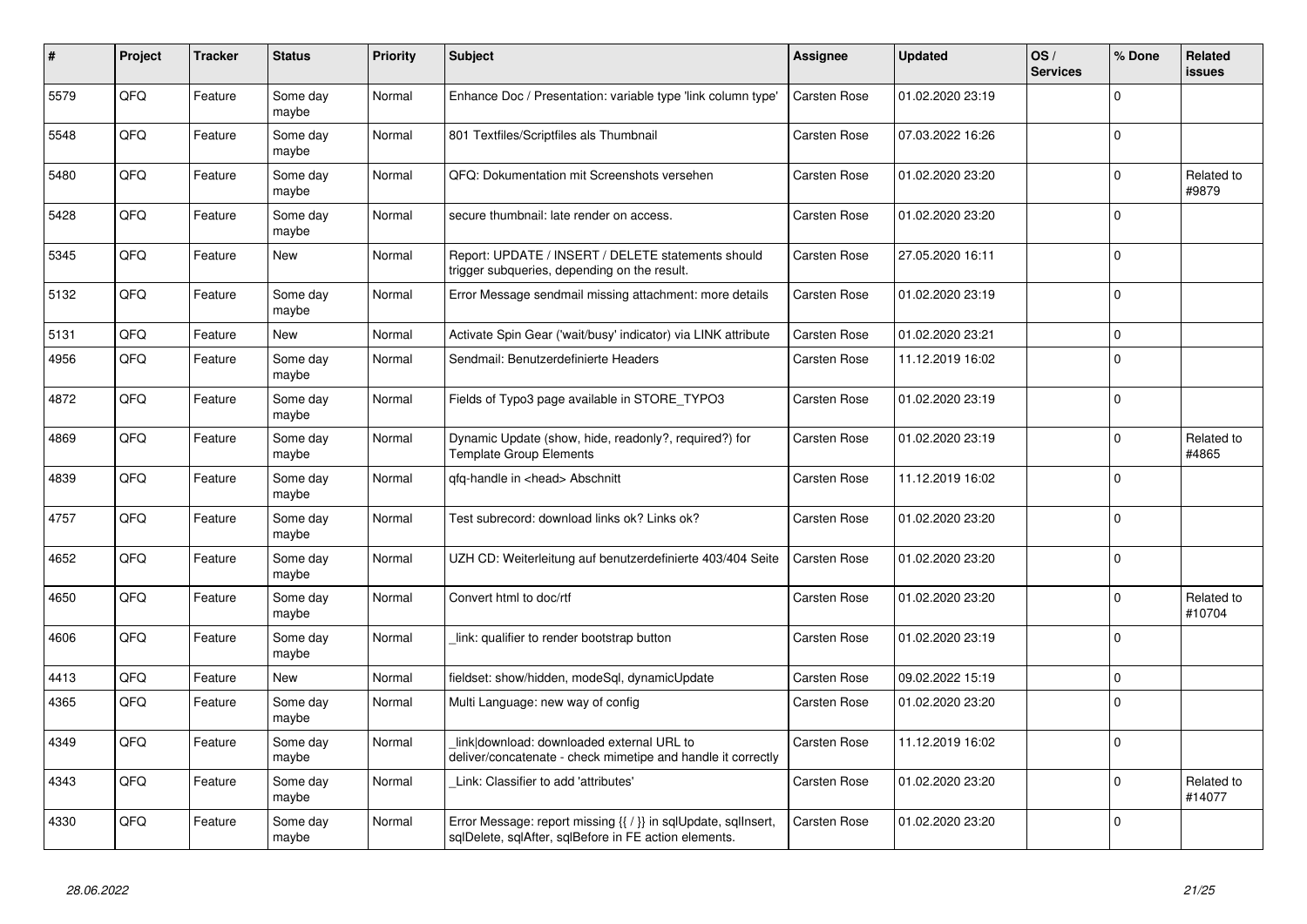| #    | Project | <b>Tracker</b> | <b>Status</b>     | <b>Priority</b> | <b>Subject</b>                                                                                                                      | Assignee            | <b>Updated</b>   | OS/<br><b>Services</b> | % Done      | Related<br>issues                           |
|------|---------|----------------|-------------------|-----------------|-------------------------------------------------------------------------------------------------------------------------------------|---------------------|------------------|------------------------|-------------|---------------------------------------------|
| 4259 | QFQ     | Feature        | Some day<br>maybe | Normal          | Instant trigger a cron job                                                                                                          | <b>Carsten Rose</b> | 11.12.2019 16:03 |                        | $\Omega$    |                                             |
| 4250 | QFQ     | Feature        | <b>New</b>        | Normal          | AutoCron in QFQ via PHP                                                                                                             | <b>Carsten Rose</b> | 01.02.2020 23:21 |                        | $\Omega$    | Related to<br>#3292,<br>Related to<br>#3291 |
| 4197 | QFQ     | Feature        | Some day<br>maybe | Normal          | Unit Test fuer JSON Stream von QuickFormQuery.php ><br>doForm()                                                                     | Carsten Rose        | 11.12.2019 16:03 |                        | $\Omega$    |                                             |
| 4082 | QFQ     | Feature        | <b>New</b>        | Normal          | Dynamic Update: modeSql - useful default                                                                                            | Carsten Rose        | 01.02.2020 23:22 |                        | $\Omega$    |                                             |
| 4050 | QFQ     | Feature        | <b>New</b>        | Normal          | sql.log: 1) FormElement ID which causes a specific action,<br>2) Result in the same row.                                            | Carsten Rose        | 15.04.2020 11:35 |                        | $\Omega$    | Related to<br>#5458                         |
| 4026 | QFQ     | Feature        | Some day<br>maybe | Normal          | sqlLog.sql: log number of FE.id                                                                                                     | <b>Carsten Rose</b> | 11.12.2019 16:03 |                        | $\Omega$    | Related to<br>#5458                         |
| 4023 | QFQ     | Feature        | <b>New</b>        | Normal          | prepared statements - FE action: salveld, sqllnsert,<br>sqlUpdate, sqlDelete, sqlBefore, sqlAfter                                   | <b>Carsten Rose</b> | 11.12.2019 16:15 |                        | $\Omega$    |                                             |
| 4018 | QFQ     | Feature        | Some day<br>maybe | Normal          | typeahead: solve problem with potential long query<br>parameter                                                                     | Carsten Rose        | 11.12.2019 16:03 |                        | $\Omega$    |                                             |
| 3991 | QFQ     | Feature        | Some day<br>maybe | Normal          | report: Columnname '_skipWrap' skips 'fbeg', 'fend'                                                                                 | Carsten Rose        | 11.12.2019 16:03 |                        | $\Omega$    |                                             |
| 3947 | QFQ     | Feature        | Some day<br>maybe | Normal          | Attack detectect: logout current user                                                                                               | <b>Carsten Rose</b> | 11.12.2019 16:03 |                        | $\Omega$    | Related to<br>#5458.<br>Related to<br>#6299 |
| 3942 | QFQ     | Feature        | Some day<br>maybe | Normal          | Action Elemente: neu generierte IDs via FE weitergeben                                                                              | Carsten Rose        | 11.12.2019 16:03 |                        | $\Omega$    | Related to<br>#3941                         |
| 3941 | QFQ     | Feature        | Some day<br>maybe | Normal          | sqlAfter: es sollten mehrere moeglich sein                                                                                          | <b>Carsten Rose</b> | 11.12.2019 16:03 |                        | $\Omega$    | Related to<br>#3942                         |
| 3905 | QFQ     | Feature        | Some day<br>maybe | Normal          | Documentation: Best Practice anhand eines Online<br>Bewerbungstools                                                                 | Carsten Rose        | 11.12.2019 16:03 |                        | $\Omega$    |                                             |
| 3900 | QFQ     | Feature        | Some day<br>maybe | Normal          | Extend documentation of 'Copy / Paste'                                                                                              | Carsten Rose        | 11.12.2019 16:03 |                        | $\Omega$    | Related to<br>#3899                         |
| 3877 | QFQ     | Feature        | Some day<br>maybe | Normal          | FormEditor: die Felder die aktuell nicht gebraucht werden<br>nur auf readonly/disabled setzen (nicht ausblenden > das<br>irritiert. | <b>Carsten Rose</b> | 11.12.2019 16:03 |                        | $\Omega$    |                                             |
| 3867 | QFQ     | Feature        | Priorize          | Normal          | Readonly Formular: Template Groups add/delete<br>ausbeldnen                                                                         | Carsten Rose        | 05.05.2021 22:12 |                        | $\Omega$    |                                             |
| 3864 | QFQ     | Feature        | <b>New</b>        | Normal          | Encrypt / decrypt field                                                                                                             | Carsten Rose        | 08.03.2021 18:08 |                        | $\mathbf 0$ |                                             |
| 3708 | QFQ     | Feature        | Some day<br>maybe | Normal          | Form: input - 'specialchars', 'none'  gewisse tags erlauben,<br>andere verbieten                                                    | <b>Carsten Rose</b> | 11.12.2019 16:02 |                        | $\Omega$    | Related to<br>#14320                        |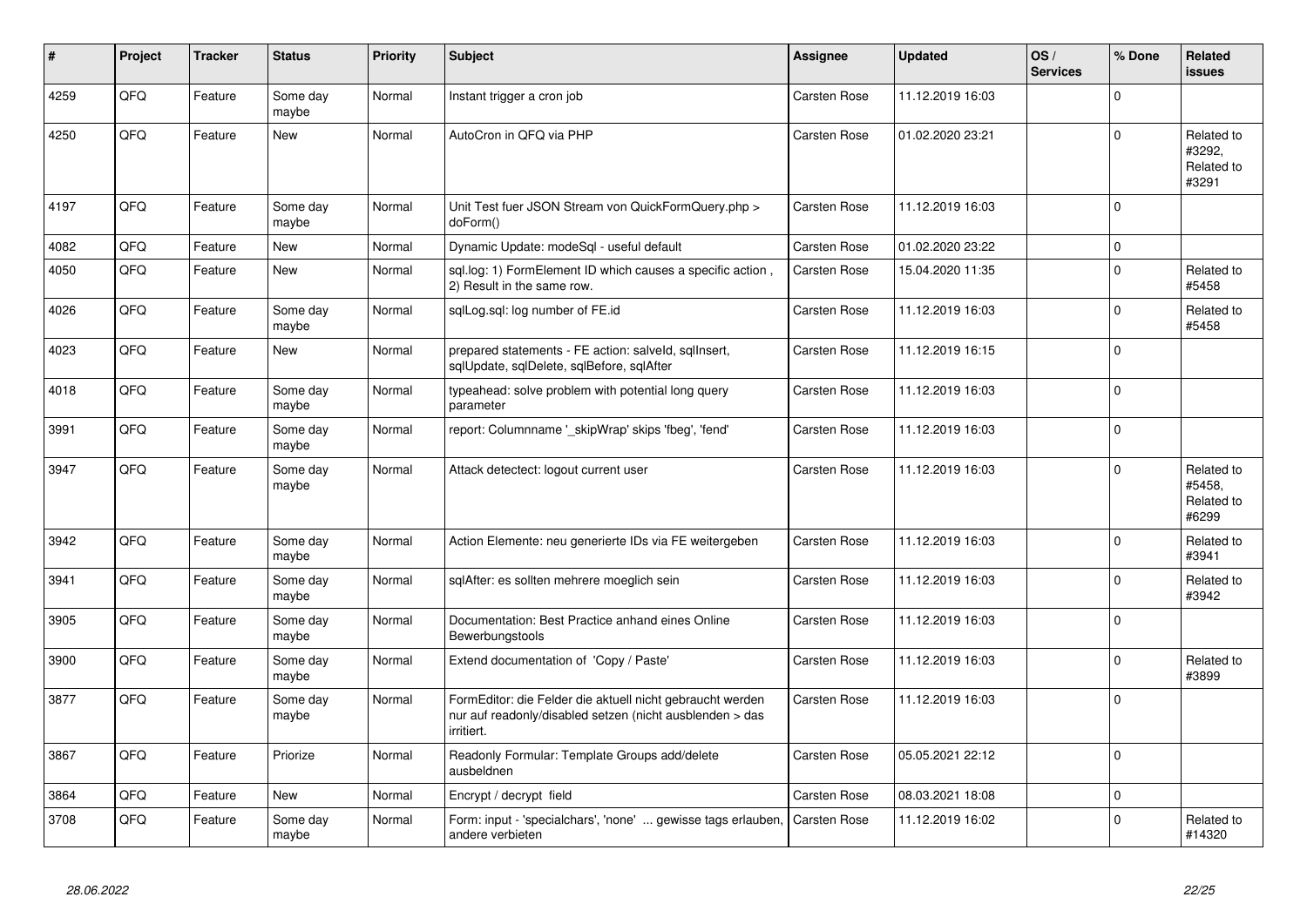| #    | Project | <b>Tracker</b> | <b>Status</b>     | <b>Priority</b> | <b>Subject</b>                                                                                                                               | Assignee     | <b>Updated</b>   | OS/<br><b>Services</b> | % Done      | Related<br><b>issues</b>                    |
|------|---------|----------------|-------------------|-----------------|----------------------------------------------------------------------------------------------------------------------------------------------|--------------|------------------|------------------------|-------------|---------------------------------------------|
| 3677 | QFQ     | Feature        | Some day<br>maybe | Normal          | wkhtmltopdf: FE User access prohibited, if client IP changes<br>\$TYPO3_CONF_VARS[FE][lockIP]                                                | Carsten Rose | 11.12.2019 16:02 |                        | $\mathbf 0$ |                                             |
| 3666 | QFQ     | Feature        | Some day<br>maybe | Normal          | a) Performance Messung: mysql_real_escape_string() im<br>Vergleich zu str_replace(), b) doppeltes Aufrufen von<br>mysql_real_escape_string() | Carsten Rose | 11.12.2019 16:02 |                        | $\mathbf 0$ |                                             |
| 3504 | QFQ     | Feature        | New               | Normal          | Logging: welche Action FEs werden wann wie ausgefuehrt                                                                                       | Carsten Rose | 01.02.2020 23:21 |                        | $\mathbf 0$ | Related to<br>#5458.<br>Related to<br>#4092 |
| 3458 | QFQ     | Feature        | Some day<br>maybe | Normal          | Display 'Edit Form Element'-Checkbox on form: should<br>depend on FE Group                                                                   | Carsten Rose | 11.12.2019 16:02 |                        | $\mathbf 0$ | Related to<br>#3447                         |
| 3457 | QFQ     | Feature        | Some day<br>maybe | Normal          | LDAP: concat multi values to one single entry                                                                                                | Carsten Rose | 11.12.2019 16:02 |                        | $\mathbf 0$ |                                             |
| 3432 | QFQ     | Feature        | <b>New</b>        | Normal          | subrecord: dynamicUpdate                                                                                                                     | Carsten Rose | 11.06.2020 21:10 |                        | $\mathbf 0$ | Related to<br>#5691                         |
| 3402 | QFQ     | Feature        | Some day<br>maybe | Normal          | Syntax Highlighting via CodeMirror                                                                                                           | Carsten Rose | 11.12.2019 16:02 |                        | 100         | Related to<br>#3207                         |
| 3385 | QFQ     | Feature        | Some day<br>maybe | Normal          | templateGroup: insert/update/delete non primary records                                                                                      | Carsten Rose | 11.12.2019 16:02 |                        | $\mathbf 0$ |                                             |
| 3350 | QFQ     | Feature        | Some day<br>maybe | Normal          | FormEditor: Hilfetext hinter 'checktype'                                                                                                     | Carsten Rose | 11.12.2019 16:02 |                        | $\pmb{0}$   |                                             |
| 3332 | QFQ     | Feature        | Some day<br>maybe | Normal          | Uploads: Thumbnails, Details zum hochgeladenen File                                                                                          | Carsten Rose | 11.12.2019 16:02 |                        | $\mathbf 0$ | Related to<br>#3264,<br>Related to<br>#5333 |
| 3331 | QFQ     | Feature        | Some day<br>maybe | Normal          | Default Tooltip fuer _page? Links: mit Form und Record ID                                                                                    | Carsten Rose | 11.12.2019 16:02 |                        | $\mathbf 0$ |                                             |
| 3291 | QFQ     | Feature        | Some day<br>maybe | Normal          | AutoCron websiteToken                                                                                                                        | Carsten Rose | 11.12.2019 16:02 |                        | $\mathbf 0$ | Related to<br>#4250                         |
| 3285 | QFQ     | Feature        | Some day<br>maybe | Normal          | Zeichenlimit pro Feld: textarea / editor                                                                                                     | Carsten Rose | 11.12.2019 16:02 |                        | $\mathbf 0$ |                                             |
| 3267 | QFQ     | Feature        | Some day<br>maybe | Normal          | 2 Forms auf einer Seite: real + Read only                                                                                                    | Carsten Rose | 11.12.2019 16:03 |                        | $\mathbf 0$ |                                             |
| 3216 | QFQ     | Feature        | Some day<br>maybe | Normal          | dynamic update für checkbox label2                                                                                                           | Carsten Rose | 11.12.2019 16:03 |                        | $\mathbf 0$ | Related to<br>#2081                         |
| 2995 | QFG     | Feature        | Some day<br>maybe | Normal          | Dropdown JQuery Plugin: 'chosen' - Moeglichkeit um Select<br>Listen mehr Funktion zu geben. Kein Bootstrap noetig.                           | Carsten Rose | 11.12.2019 16:03 |                        | $\mathbf 0$ |                                             |
| 2361 | QFQ     | Feature        | New               | Normal          | Logging wer/wann/wo welches Formular aufgerufen hat                                                                                          | Carsten Rose | 11.12.2019 16:15 |                        | $\mathbf 0$ | Related to<br>#4432,<br>Related to<br>#7480 |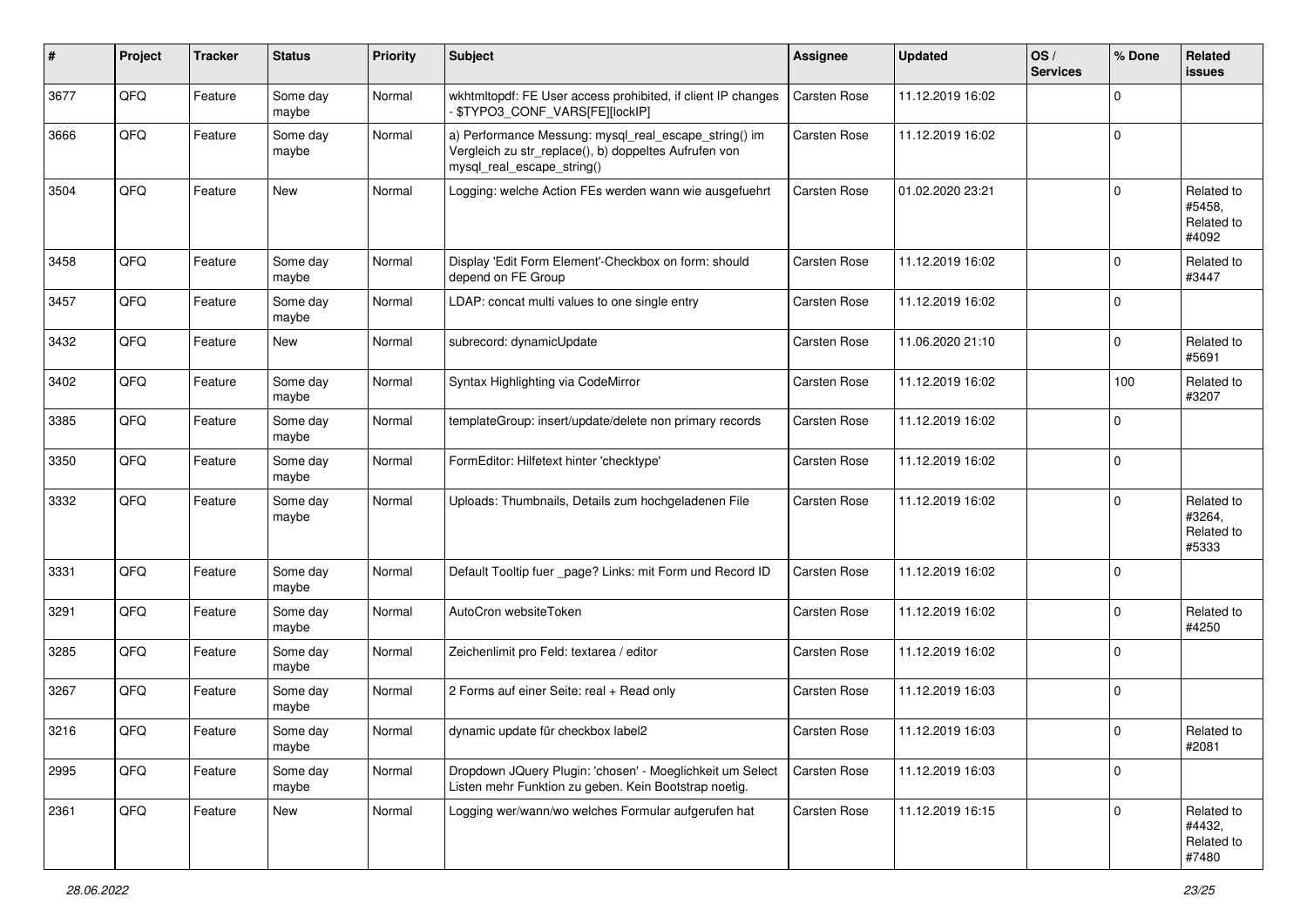| $\pmb{\sharp}$ | Project | <b>Tracker</b> | <b>Status</b>     | <b>Priority</b> | <b>Subject</b>                                                                          | Assignee            | <b>Updated</b>   | OS/<br><b>Services</b> | % Done      | Related<br><b>issues</b>                                             |
|----------------|---------|----------------|-------------------|-----------------|-----------------------------------------------------------------------------------------|---------------------|------------------|------------------------|-------------|----------------------------------------------------------------------|
| 2084           | QFQ     | Feature        | Some day<br>maybe | Normal          | Mailto mit encryption: Subrecord                                                        | <b>Carsten Rose</b> | 11.12.2019 16:03 |                        | $\Omega$    | Related to<br>#2082                                                  |
| 1946           | QFQ     | Feature        | Some day<br>maybe | Normal          | Kontrolle ob der ReadOnly Modus bei den<br>Formularelementen korrekt implementiert ist  | <b>Carsten Rose</b> | 11.12.2019 16:03 |                        | $\Omega$    |                                                                      |
| 1635           | QFQ     | Feature        | Some day<br>maybe | Normal          | QFQ Extension content record: weitere Optionen<br>einblenden.                           | <b>Carsten Rose</b> | 11.12.2019 16:03 |                        | $\Omega$    |                                                                      |
| 12974          | QFQ     | <b>Bug</b>     | <b>New</b>        | High            | Sanitize Queries in Action-Elements                                                     | <b>Carsten Rose</b> | 07.12.2021 17:19 |                        | $\Omega$    |                                                                      |
| 12702          | QFQ     | Bug            | New               | High            | templateGroup: broken in multiDb Setup                                                  | Carsten Rose        | 14.12.2021 16:02 |                        | $\Omega$    |                                                                      |
| 12670          | QFQ     | <b>Bug</b>     | New               | High            | Dropdown-Menu classes können nicht mehr angegeben<br>werden                             | Carsten Rose        | 07.12.2021 17:19 |                        | $\Omega$    |                                                                      |
| 12513          | QFQ     | Bug            | <b>New</b>        | High            | Implement server side check of maxlength                                                | <b>Carsten Rose</b> | 07.12.2021 17:19 |                        | $\mathbf 0$ |                                                                      |
| 12463          | QFQ     | Bug            | ToDo              | High            | QFQ Function: 'function' and 'sql' on same level - output of<br>sal is shown two times. | Carsten Rose        | 15.12.2021 16:31 |                        | $\Omega$    |                                                                      |
| 12395          | QFQ     | <b>Bug</b>     | ToDo              | High            | QFQ Function: Result two times shown                                                    | <b>Carsten Rose</b> | 18.02.2022 08:59 |                        | $\Omega$    |                                                                      |
| 10640          | QFQ     | Bug            | <b>New</b>        | High            | TypeAhead Tag: FE editierbar trotz readOnly                                             | Carsten Rose        | 03.05.2021 21:12 |                        | $\mathbf 0$ |                                                                      |
| 10508          | QFQ     | <b>Bug</b>     | <b>New</b>        | High            | Multi Form broken on Multi DB Instance                                                  | <b>Carsten Rose</b> | 03.05.2021 21:12 |                        | $\mathbf 0$ |                                                                      |
| 10506          | QFQ     | <b>Bug</b>     | <b>New</b>        | High            | Template Group broken on MultiDB instance                                               | Carsten Rose        | 03.05.2021 21:12 |                        | $\Omega$    | Related to<br>#10505                                                 |
| 10081          | QFQ     | Bug            | <b>New</b>        | High            | Stale record lock after 'forbidden' character                                           | <b>Carsten Rose</b> | 03.05.2021 21:12 |                        | $\Omega$    | Related to<br>#10082,<br>Related to<br>#9789                         |
| 9789           | QFQ     | <b>Bug</b>     | In Progress       | High            | Record Lock: release to early on 'leave page'                                           | <b>Carsten Rose</b> | 10.01.2022 09:25 |                        | 100         | Related to<br>#10081,<br>Related to<br>#9173,<br>Related to<br>#8702 |
| 9531           | QFQ     | Bug            | <b>New</b>        | High            | FE File: Dynamic Update / modeSql / required detected even   Carsten Rose<br>it not set |                     | 11.06.2021 20:32 |                        | $\Omega$    | Related to<br>#12398                                                 |
| 9347           | QFQ     | <b>Bug</b>     | <b>New</b>        | High            | FE.type=upload with dynamic show/hidden: required not<br>detected                       | <b>Carsten Rose</b> | 12.06.2021 10:40 |                        | $\Omega$    | Related to<br>#5305,<br>Related to<br>#12398                         |
| 9121           | QFQ     | <b>Bug</b>     | Priorize          | High            | sip links have r and __dbIndexData set                                                  | Carsten Rose        | 12.06.2021 10:41 |                        | $\Omega$    |                                                                      |
| 8668           | QFQ     | <b>Bug</b>     | <b>New</b>        | High            | Pill disabled: dyamic mode 'hidden' not respected - FE is still<br>required             | <b>Carsten Rose</b> | 03.05.2021 21:14 |                        | $\mathbf 0$ |                                                                      |
| 8431           | QFQ     | <b>Bug</b>     | <b>New</b>        | High            | autocron.php with wrong path                                                            | Carsten Rose        | 03.05.2021 21:14 |                        | $\Omega$    |                                                                      |